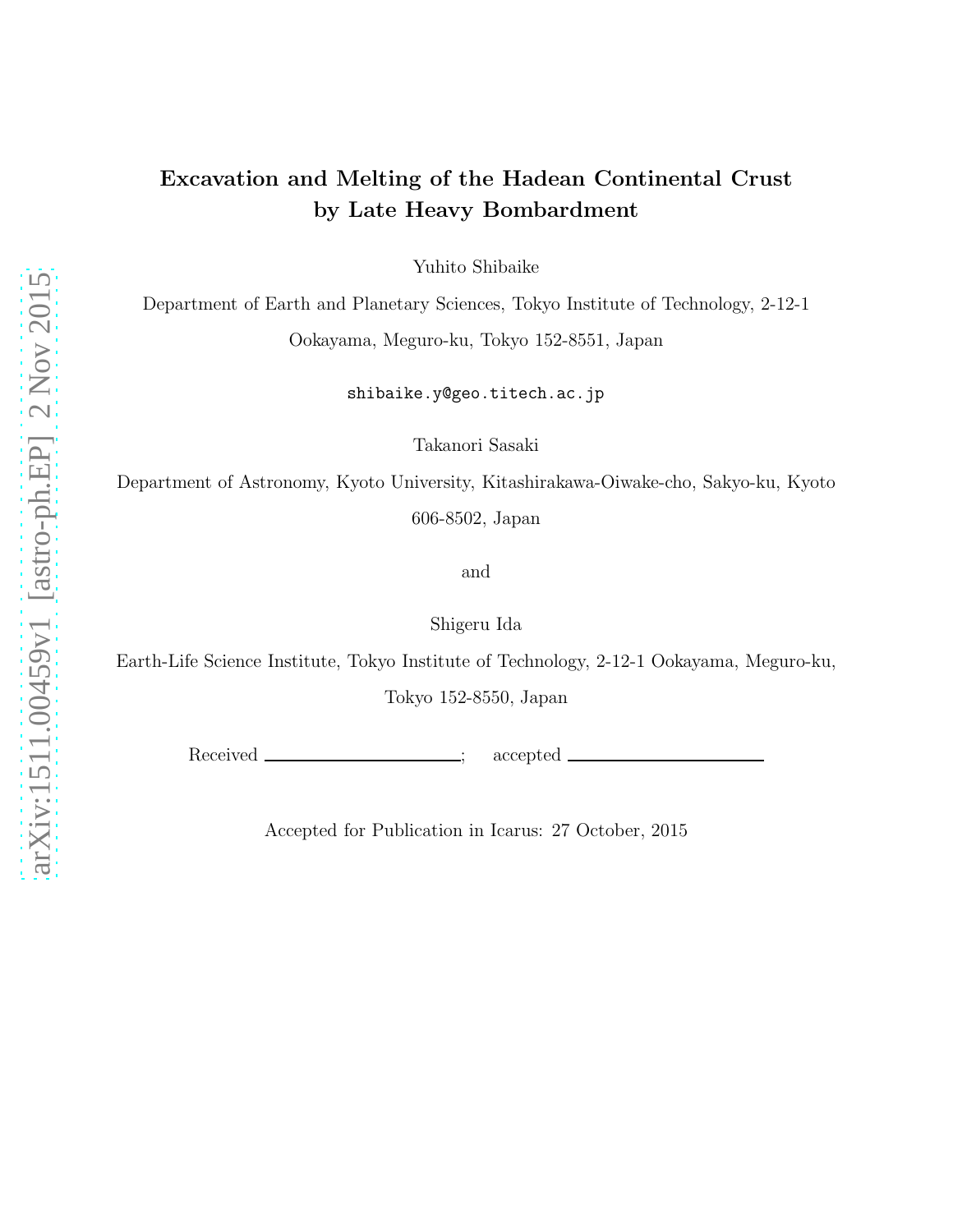# ABSTRACT

No Hadean rocks have ever been found on Earth's surface except for zircons evidence of continental crust, suggesting that Hadean continental crust existed but later disappeared. One hypothesis for the disappearance of the continental crust is excavation/melting by the Late Heavy Bombardment (LHB), a concentration of impacts in the last phase of the Hadean eon. In this paper, we calculate the effects of LHB on Hadean continental crust in order to investigate this hypothesis. Approximating the size-frequency distribution of the impacts by a power-law scaling with an exponent  $\alpha$  as a parameter, we have derived semianalytical expressions for the effects of LHB impacts. We calculated the total excavation/melting volume and area affected by the LHB from two constraints of LHB on the moon, the size of the largest basin during LHB, and the density of craters larger than 20 km. We also investigated the effects of the value of  $\alpha$ . Our results show that LHB does not excavate/melt all of Hadean continental crust directly, but over 70% of the Earth's surface area can be covered by subsequent melts in a broad range of  $\alpha$ . If there have been no overturns of the continental crust until today, LHB could be responsible for the absence of Hadean rocks because most of Hadean continental crust is not be exposed on the Earth's surface in this case.

 $Subject\ headings: Earth$  — Impact processes — Prebiotic environments — Asteroids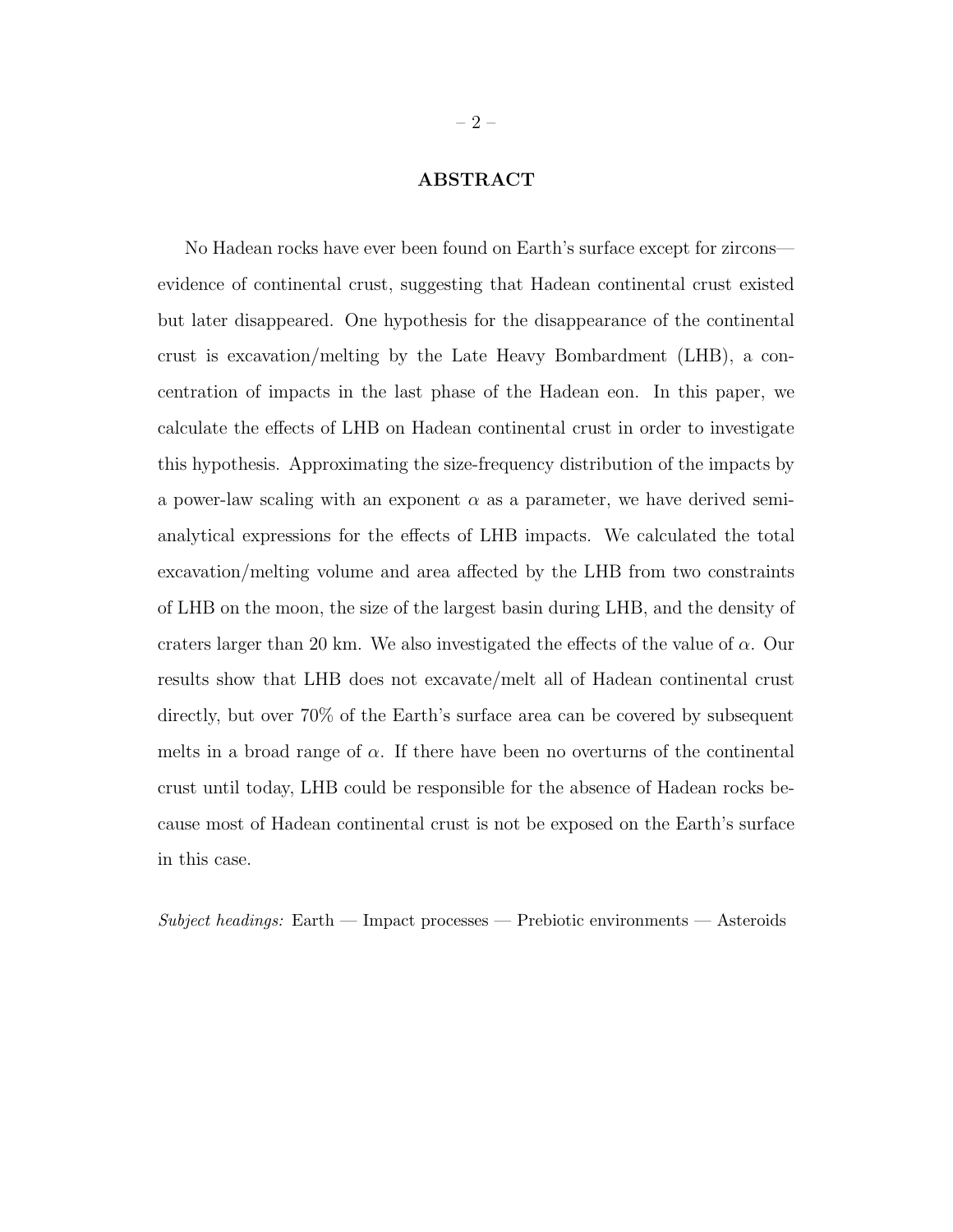## 1. Introduction

Hadean rocks have not been found on Earth until today, and the age of the oldest rock is about 4.0 Ga. No continental crust may have existed on the Hadean Earth. However, some zircons that formed during the Hadean eon were found in Jack Hills sedimentary rocks [\(Wilde et al. 2001](#page-39-0)). Since zircons are formed by igneous activity at the same time as granite, this discovery suggests that the Hadean continental crust existed but later disappeared. The disappearance of the continental crust could be accounted for by geological activity such as reworking or plate tectonics, and erosion of the crusts (e.g., [Kawai et al. 2009](#page-37-0)). Another possibility is excavation/melting of the continental crust by the Late Heavy Bombardment (LHB), a concentration of impacts considered to have existed in the last phase of the Hadean eon. In this paper, we calculate the effects of LHB on Hadean continental crust in order to investigate this hypothesis.

#### 1.1. Late Heavy Bombardment

A classic scenario of LHB has been based on the fact that radiometric dates of lunar basins' impact melts were concentrated at 3.9 Ga [\(Tera et al. 1974](#page-39-1)). In this model, about 15 lunar basins are considered to be formed between 3.9 and 3.8 Ga (e.g., [Ryder](#page-39-2) [2002\)](#page-39-2). [Cohen et al. \(2005\)](#page-36-0) argued from Ar-geochronology of lunar meteorites that the concentration at 3.9 Ga is not required and [Hartmann et al. \(2003](#page-37-1)) claimed that the decrease of lunar crater density is just the tail of the planetesimal accretion. The most recent model proposed a sawtooth-like timeline of impact flux [\(Morbidelli et al. 2012\)](#page-38-0). If LHB was caused by a disturbance in the ancient main belt asteroids, the impact flux decreased exponentially after the onset of LHB [\(Bottke et al. 2012](#page-36-1)). This exponential curve fits the lunar crater density curve very well if the disturbance occurred at 4.1 Ga [\(Morbidelli et al.](#page-38-0) [2012\)](#page-38-0). It is adjusted in order to explain the accreted mass of highly siderophile elements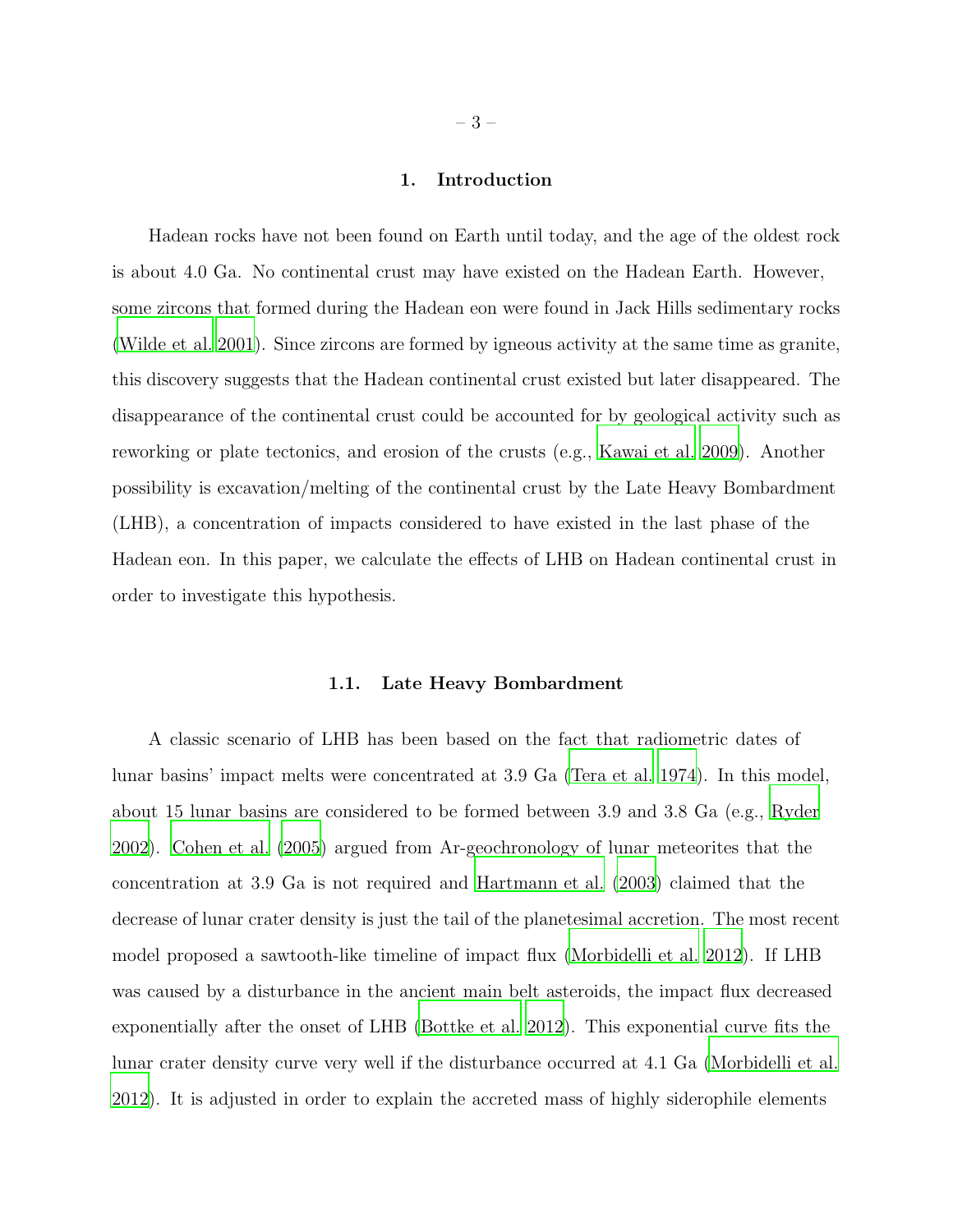(HSE) of the moon after the moon formation giant impact. [Gomes et](#page-37-2) al. [\(2005\)](#page-37-2) argued that the cause of LHB was the migration of Jupiter and other giant planets predicted in the Nice model. The migration of the giant planets moved some resonances and scattered the main belt asteroids and outer comets.

## 1.2. Previous works

The estimate for coverage of the Earth's surface by impact craters depends on the impactors' size-frequency distribution (SFD). The estimates with unconstrained SFD predicted diverse results (e.g., [Frey 1977,](#page-37-3) [1980;](#page-37-4) [Grieve 1980;](#page-37-5) [Ryder et al. 2000\)](#page-38-1). Furthermore, stochastic one or two huge impacts could give considerable effects [\(Zahnle and Sleep 1997\)](#page-39-3).

Recently, using a more constrained SFD corresponding to the current main belt asteroids with the total LHB mass of  $2 \times 10^{23}$  g, [Abramov et al. \(2013\)](#page-36-2) showed that LHB may not have melted all of Hadean continental crust. They computed 3D temperature distributions of the crust using an analytical shock-heating model with effects of impact melt generation, uplift, and ejecta heating. The result is that 1.5–2.5% of the upper 20 km of the crust was melted during LHB, and only 0.3–1.5% was melted through LHB period. They also indicated that 5–10% of the Earth's surface area was covered by over 1 km depth of impact melt sheets, and the entire surface was covered by impact ejecta close to 1 km deep.

On the other hand, [Marchi et al. \(2014](#page-38-2)) suggested that Hadean impacts could explain the absence of early terrestrial rocks based on the sawtooth-like timeline, with the current main belt asteroids' SFD. The key point of [Marchi et al. \(2014\)](#page-38-2) is the "stochastic" nature of LHB. They showed that the melting volume deeply depended on whether very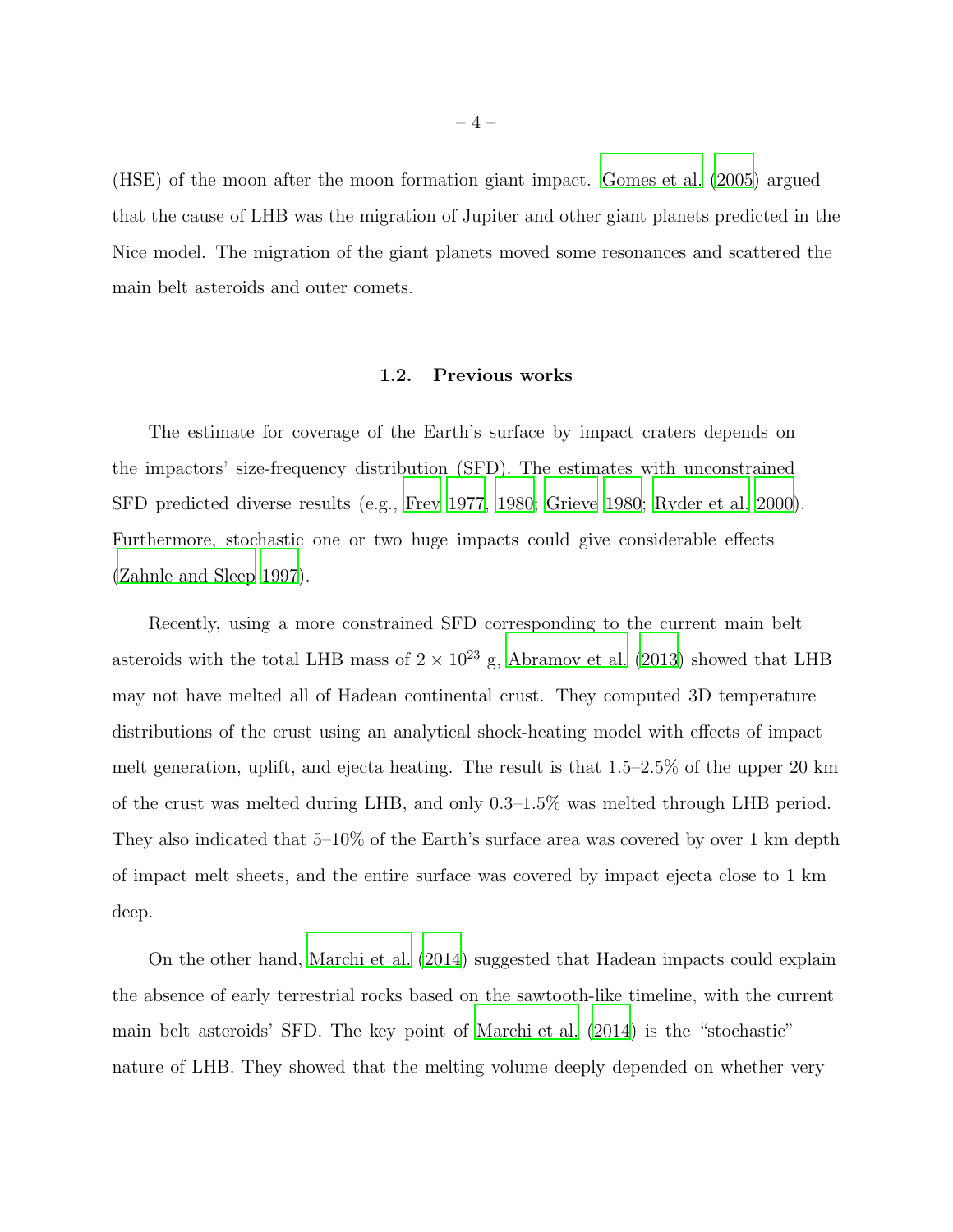large impactors hit Earth or not. Another key point is the effect of "impact-induced decompression" and subsequent adiabatic melting of rising material in the mantle, which increases the total melting volume. They claimed that these flood melts from under the crust emerge when the impactors' diameters were greater than 100 km. The melts flowed on the Earth's surface like spherical caps. The melt sheets' diameters were about 20–30 times as large as that of the impactors, for an assumed melt thickness of 3 km. The result is that 70–100% of the Earth's surface area was covered by the melt sheets since 4.15 Ga, and 400–600% was covered during the period 4.5–4.15 Ga. This value of the total melting area on the Earth's surface is about ten times as large as that of [Abramov et al. \(2013](#page-36-2)).

# 1.3. Aims of this work

Because these previous works were carried out based on respective model of the impactor's SFD and the effects of impact, the results were inconsistent with each other. This work is going to investigate the effects of the slope of the impactor's SFD, which is the main new contribution of this work.

The SFD of LHB impactors is still controversial. Some studies claim that the lunar craters' SFD is consistent with the current main belt asteroids' SFD (e.g., [Strom et al.](#page-39-4) [2005\)](#page-39-4). Figure [1](#page-6-0) shows that the current main belt asteroids' SFD can be approximated as  $\alpha = 1.71$ , where (minus)  $\alpha$  is the power index of the mass-frequency distribution [\(Bottke et al. 2005\)](#page-36-3). On the other hand, analytical theory of the evolution of SFD in a collision cascade predicted that  $\alpha = 1.83$  [\(Tanaka et al. 1996\)](#page-39-5).

Corresponding to these uncertainties in the LHB impactors' SFD, we here consider a wide variety of SFDs. In order to reveal intrinsic physics more clearly, we approximate the SFD as a power-law function with a broad range of the power index  $\alpha$ , rather than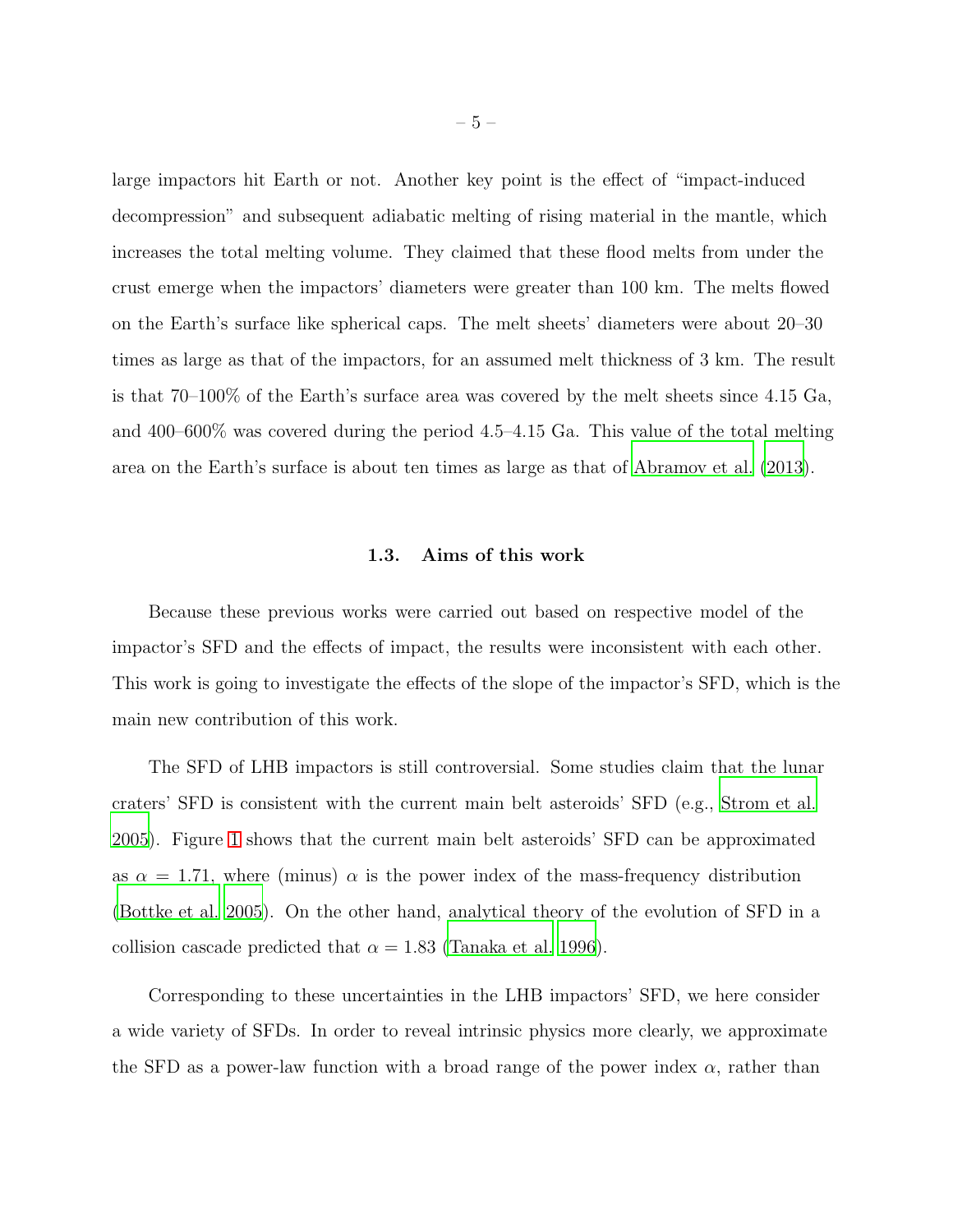adopting a single more detailed SFD. The number of impactors heavier than  $m$ ,  $N_{\text{std}}(>m)$ , is defined as

<span id="page-5-0"></span>
$$
\frac{\mathrm{d}N_{\text{std}}}{\mathrm{d}m} = Am^{-\alpha},\tag{1}
$$

where  $A$  is a proportional constant. Then,

<span id="page-5-2"></span>
$$
N_{\text{std}} = \int_{m}^{\infty} A m'^{-\alpha} dm'
$$
  
=  $\frac{A}{\alpha - 1} m^{1 - \alpha}$ , (2)

when  $\alpha > 1$  [\(Dohnanyi 1969\)](#page-36-4).

We estimate the effects of LHB in following way. In Section 2, we derive the semi-analytical expressions for the effects of LHB impacts. We estimate the total excavation/melting volume and area by integrating the effects of individual impacts, assuming a power-law SFD. In Section 3, we evaluate total effects with a fixed total mass of impactors and the two lunar constraints—the maximum size of basin formed during LHB and the small craters' density. We also investigate the dependence of the power index  $\alpha$  of SFD. In Section 4, we discuss whether LHB can explain the absence of Hadean rocks. Then, we compare our results with those of the previous works for a nominal value of  $\alpha = 1.61$ . We also discuss the validity of our assumptions and models. In Section 5, we summarize this paper. [A](#page-34-0)ppendix A is devoted to the calculation of the value of  $\alpha$  which fulfills both the lunar constraints.

# 2. Basic Methods

## 2.1. Effects of a single impact

<span id="page-5-1"></span>We consider a single impact causes direct excavation/melting and subsequent excavation/melting. Formation of transient crater and melting by shock heating cause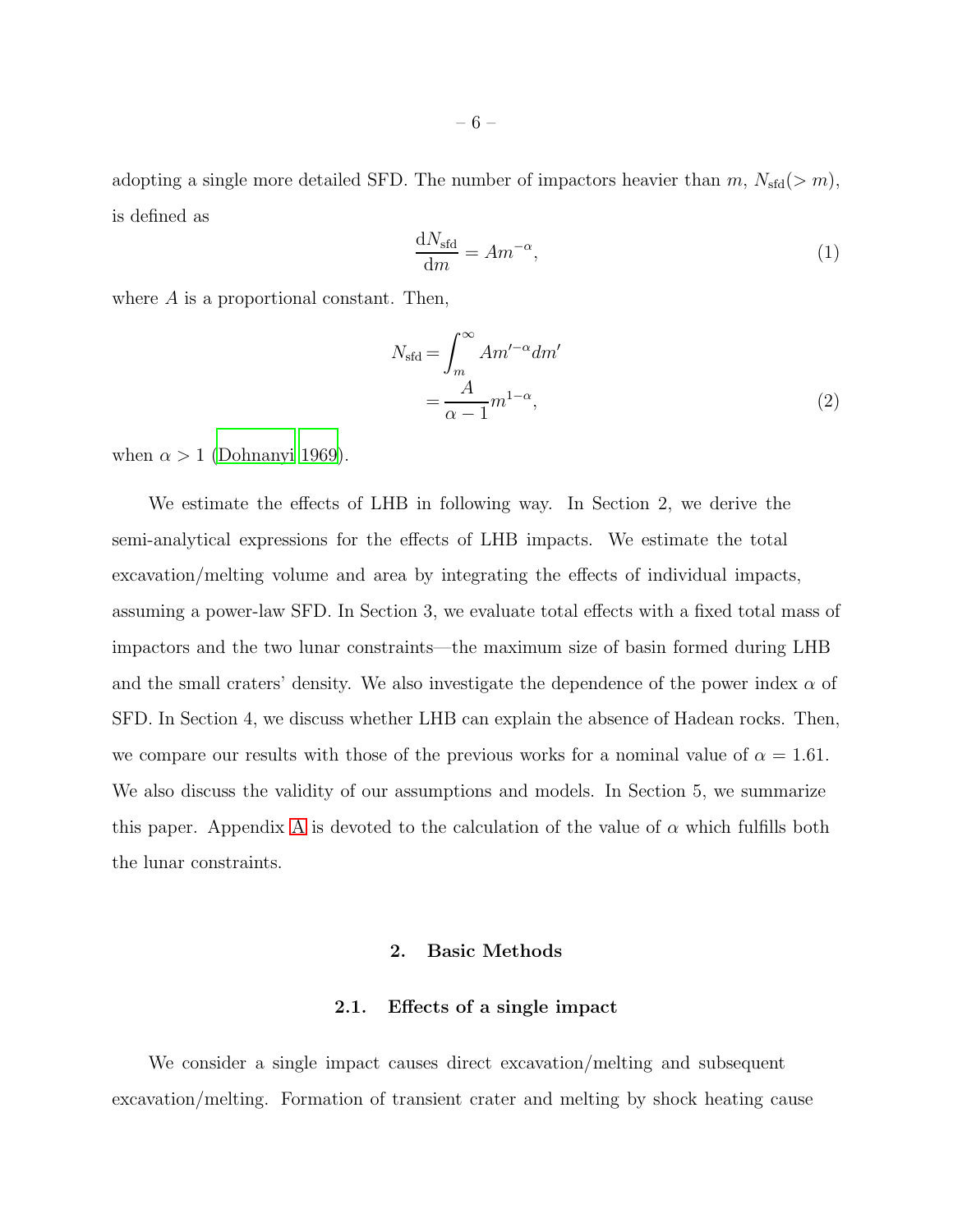

<span id="page-6-0"></span>Fig. 1.— Current main belt asteroids' SFD and its power-law approximation Red dots are derived from observations [\(Bottke et al. 2005\)](#page-36-3). The bin width increases by a factor of 0.5. The black line is a power-law approximation of these plots and  $\alpha = 1.71$ . We transformed the SFD into the mass-frequency distribution as the asteroids' densities are  $\rho_i = 2.6$  g/cm<sup>3</sup>; the value of density is consistent with the total mass of the main belt asteroids [\(Krasinsky 2002\)](#page-37-6).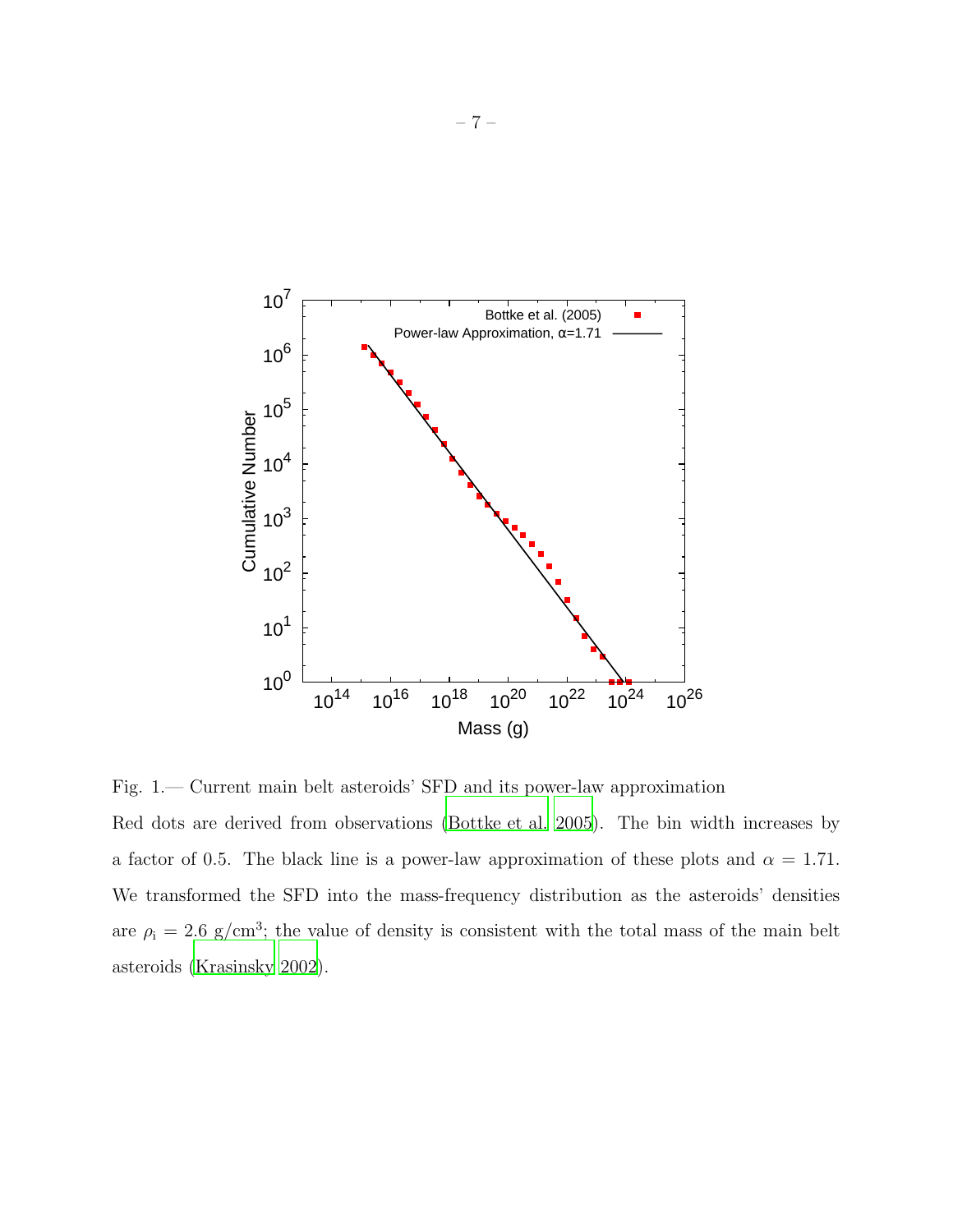"direct excavation/melting," while formation of final crater and uplifted or excavated molten rock spreading on and beyond the final crater cause " subsequent excavation/melting," respectively. In this work, these effects are denoted  $V_{\text{xcav}}$ ,  $V_{\text{melt}}$ ,  $S_{\text{xcav}}$  and  $S_{\text{melt}}$  for direct effects, and  $S_{\text{cav},f}$  and  $S_{\text{melt},f}$  for subsequent effects (Fig. [2\)](#page-10-0). The volume of evaporated rocks would be sufficiently small so that we did not include it in this study.

We assume the direct excavation volume,  $V_{\text{ccav}}$ , is the volume of the transient crater [\(Abramov et al. 2012\)](#page-36-5),

<span id="page-7-0"></span>
$$
V_{\text{xcav}} = 0.146 \left(\frac{gL}{v^2}\right)^{-0.66} \left(\frac{\rho_t}{m}\right)^{-1} \sin^{1.3}\theta
$$
  
= 0.127 $\rho_i^{0.22}\rho_t^{-1}v^{1.3}g^{-0.66}\sin^{1.3}\theta m^{0.78},$  (3)

where  $\rho_i$  and  $\rho_t$  are the densities of the impactor and the crust, and v,  $\theta$ , L, m, and g are the impact speed and angle, impactor's diameter and mass, and gravity, respectively. Eq. [\(3\)](#page-7-0) is estimated from impact experiments (e.g., [Schmidt and Housen 1987\)](#page-39-6) and is consistent with recent computer simulations. This volume includes the crust not excavated but displaced, and the depth of the transient crater would be deeper than the thickness of Hadean continental crust. So, the excavated crust volume would be overestimated in this work.

According to [Abramov et al. \(2012](#page-36-5)), the diameter of the transient crater  $D_t$  is

$$
D_{t} = 1.44 \left(\frac{gL}{v^{2}}\right)^{-0.22} \left(\frac{\rho_{t}}{m}\right)^{-1/3}
$$
  
= 1.37 \rho\_{i}^{0.22/3} \rho\_{t}^{-1/3} v^{0.44} g^{-0.22} m^{0.26}. (4)

So the direct excavation (circular) area on the Earth's surface (i.e. horizontal cross section of the direct excavation region) is

<span id="page-7-1"></span>
$$
S_{\text{xcav}} = 1.63 \left(\frac{gL}{v^2}\right)^{-0.44} \left(\frac{\rho_t}{m}\right)^{-2/3}
$$
  
= 1.48 \rho\_i^{0.44/3} \rho\_t^{-2/3} v\_0^{0.88} g^{-0.44} m^{0.52}. (5)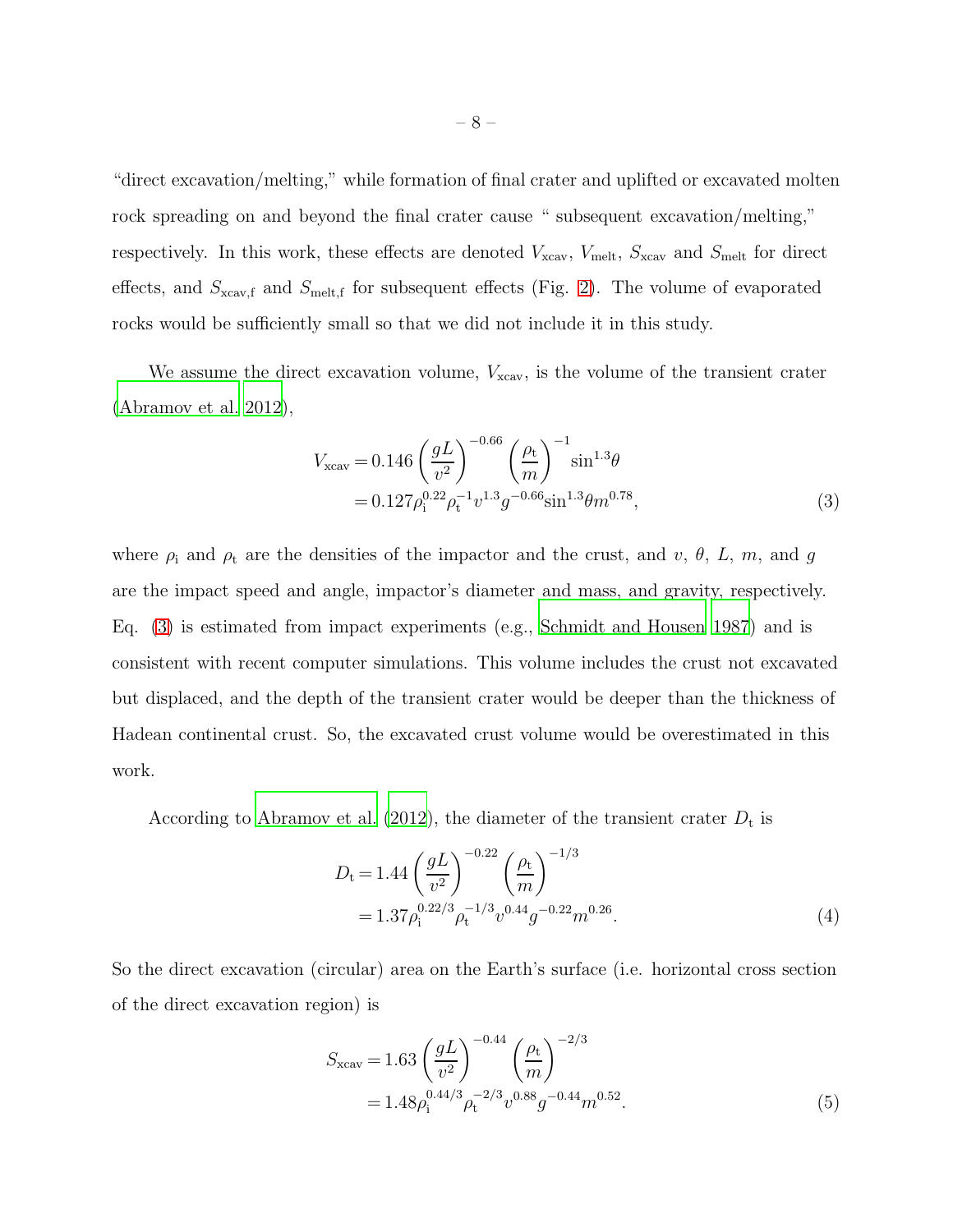The direct melting volume is

<span id="page-8-0"></span>
$$
V_{\text{melt}} = 0.42 \left(\frac{v^2}{\epsilon_{\text{m}}}\right)^{0.84} \left(\frac{m}{\rho_{\text{t}}}\right) \sin^{1.3}\theta,\tag{6}
$$

where  $\epsilon_m$  is the specific internal energy of the target [\(Abramov et al. 2012\)](#page-36-5). The direct melting volume is proportional to the impactors' mass. When the depth of the melting region is deeper than the thickness of the crust,  $h$ , we use the following equation in place of Eq.  $(6)$ .

<span id="page-8-1"></span>
$$
V_{\text{melt,h}} = \pi \left\{ \left( \frac{3V_{\text{melt}}}{2\pi} \right)^{2/3} h - \frac{h^3}{3} \right\}.
$$
 (7)

The melting region's shape is considered to be a hemisphere. From Eq. [\(6\)](#page-8-0), the direct melting area on the Earth's surface (i.e. horizontal cross section of the direct melting region) is

<span id="page-8-2"></span>
$$
S_{\text{melt}} = \pi \left(\frac{3V_{\text{melt}}}{2\pi}\right)^{2/3} = 1.08 \left(\frac{v^2}{\epsilon_{\text{m}}}\right)^{0.56} \left(\frac{m}{\rho_t}\right)^{2/3} \sin^{2.6/3}\theta. \tag{8}
$$

Equations [\(6\)](#page-8-0), [\(7\)](#page-8-1) and [\(8\)](#page-8-2) implicitly assume that the target crusts have no geothermal gradient and a homogeneous initial temperature of 0◦C.

Then, we consider the subsequent effects. As craters collapse from transient craters to final craters due to gravity, their diameters become larger. There is a relationship between these diameters [\(Abramov et al. 2012](#page-36-5)),

$$
D_{t} = (D_{c}^{0.15} D_{f}^{0.85})/1.2,
$$
\n(9)

where  $D_t$ ,  $D_f$ , and  $D_c$  are the transient crater's diameter, final crater's diameter, and critical diameter between simple and complex craters, respectively. The final crater's diameter and the excavation area including gravitational collapse are

<span id="page-8-4"></span>
$$
D_{\rm f} = 1.79 \rho_{\rm i}^{0.22/2.55} \rho_{\rm t}^{-0.1/2.55} v^{0.44/0.85} g^{-0.22/0.85} D_{\rm c}^{-0.15/0.85} m^{0.26/0.85},\tag{10}
$$

<span id="page-8-3"></span>
$$
S_{\text{xcav,f}} = 2.52 \rho_{\text{i}}^{0.44/2.55} \rho_{\text{t}}^{-4/2.55} v^{0.88/0.85} g^{-0.44/0.85} D_{\text{c}}^{-0.3/0.85} m^{0.52/0.85}.
$$
 (11)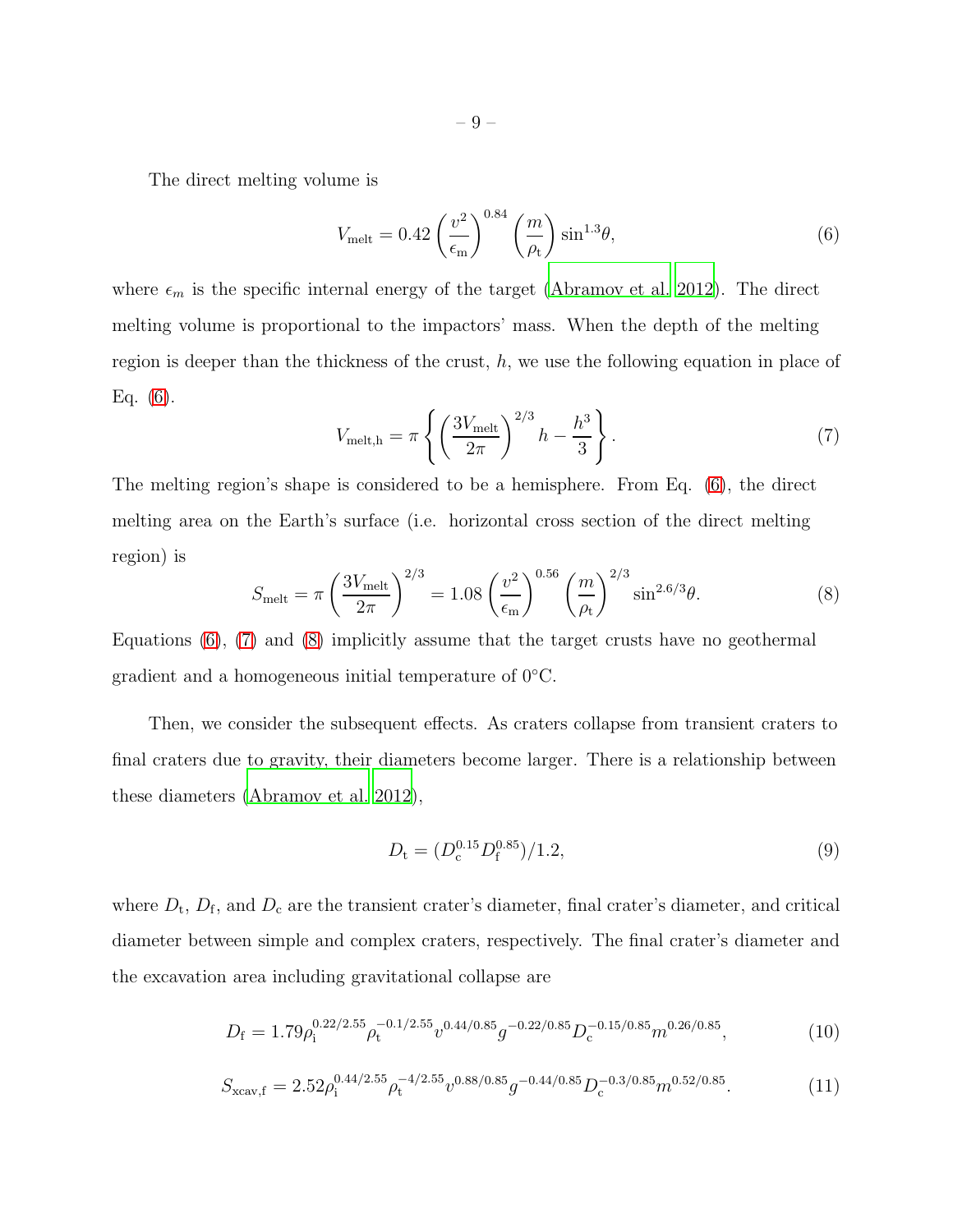Excavated or uplifting melts spread around the final crater [\(Abramov et al. 2013](#page-36-2); [Osinski et al. 2011\)](#page-38-3). We assume the melting area including the area covered by melts,  $S_{\text{melt,f}}$ , is equal to  $S_{\text{xcav,f}}$ . When the impactor is larger than 100 km, the melting area including the area covered by melts can be expressed as the following equation,

<span id="page-9-0"></span>
$$
S_{\text{melt,f}} = \frac{\pi}{4} f^2 L^2
$$
  
= 1.21  $f^2 \left(\frac{m}{\rho_i}\right)^{2/3}$ , (12)

where f is the proportion of the diameter of the melt region to that of the impactor. The effects of decompression and adiabatic melting are included, and f reaches 20–30 [\(Marchi et al. 2014\)](#page-38-2).

# 2.2. Integrating the effects of a single impact

The definition of  $N_{\text{sd}}(> m_{\text{max}})$  is

$$
N_{\text{sfd}}(>m_{\text{max}}) = \frac{A}{\alpha - 1} m_{\text{max}}^{1 - \alpha}
$$
  
  $\approx 1,$  (13)

then,

<span id="page-9-1"></span>
$$
A \approx (\alpha - 1)m_{\text{max}}^{\alpha - 1},\tag{14}
$$

<span id="page-9-2"></span>
$$
m_{\text{max}} \approx \left(\frac{A}{\alpha - 1}\right)^{1/(\alpha - 1)},\tag{15}
$$

where  $m_{\text{max}}$  is the maximum mass of the impactors [\(Zahnle and Sleep 1997\)](#page-39-3). This  $m_{\text{max}}$ just represents the maximum mass value with the highest possibility, so it would have larger or smaller values actually.

The ratio of the collision probability with Earth and the moon is 23:1 [\(Zahnle and Sleep](#page-39-3) [1997;](#page-39-3) [Ito and Malhotra 2006\)](#page-37-7). The proportional constants A have the following relationship,

$$
A_{\rm e} = 23A_{\rm m},\tag{16}
$$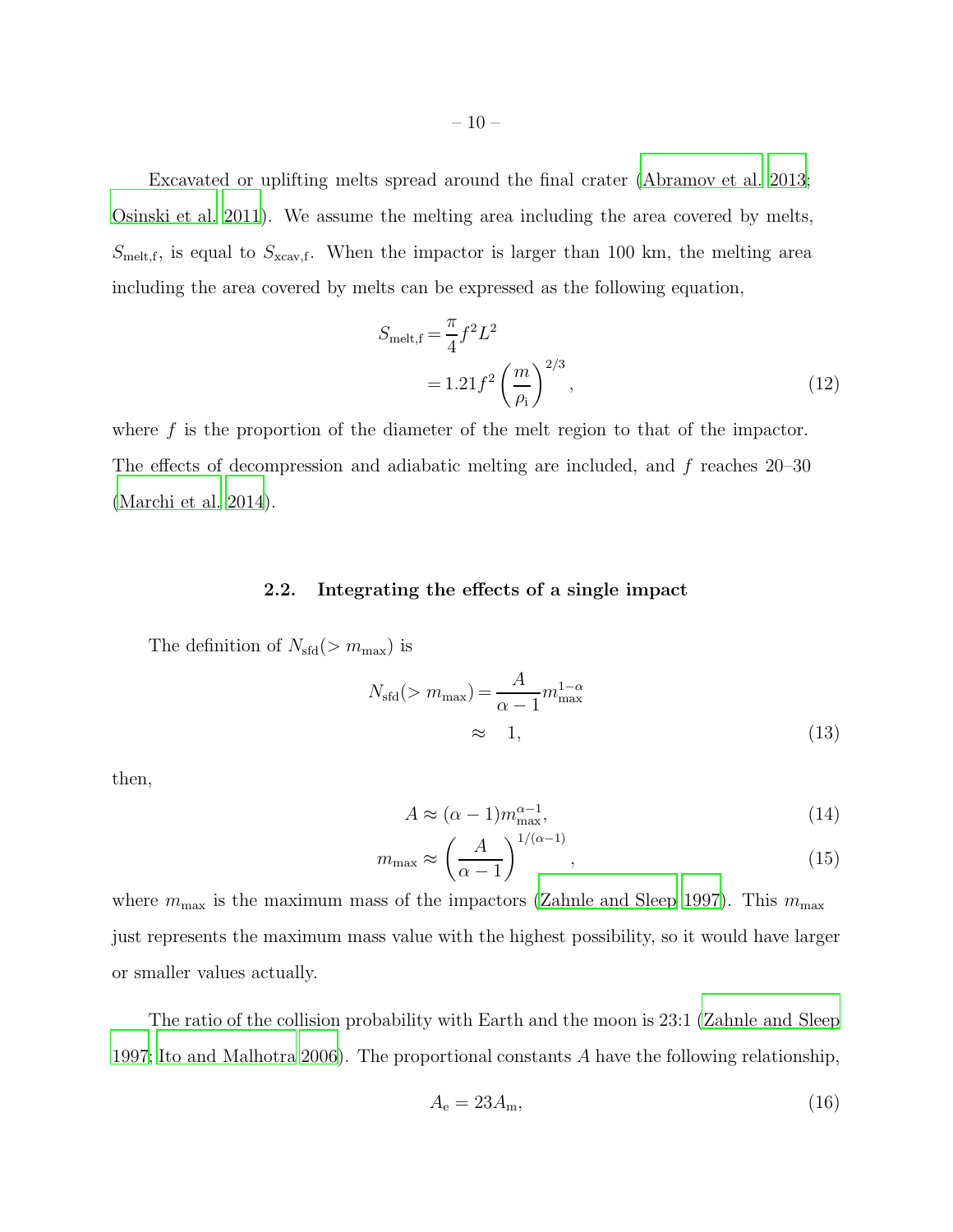

## <span id="page-10-0"></span>Fig. 2.— Vertical cross sections of single impact effects

Excavation regions are framed by dashed curves, and melting regions are framed by solid curves. We defined four direct effects, "direct excavation volume,  $V_{\text{xcav}}$ ," "direct melting volume,  $V_{\text{melt}}$ ," "direct excavation area,  $S_{\text{xcav}}$ ," and "direct melting area,  $S_{\text{melt}}$ ."  $S_{\text{xcav}}$  and  $S_{\text{melt}}$ are the horizontal cross sections of the direct excavation/melting regions. When the depth of the melting region is deeper than the thickness of the crust, we cut the volume beneath the crust. We also defined two subsequent effects, "excavation area including gravitational collapse,  $S_{\text{xcav},f}$ " and "melting area including the area covered by melts,  $S_{\text{melt},f}$ ."  $S_{\text{xcav},f}$  is the area of the final crater. The rim of the transient crater collapses with gravity and the final crater is formed.  $S_{\text{melt,f}}$  includes both the direct melting area and the area covered by melts. The direct melting area is surrounded by the area covered by melts. When the diameter of the impactor is smaller than 100 km,  $S_{\text{melt,f}}$  is equal to  $S_{\text{xcav,f}}$ . When the diameter is larger than 100 km,  $S_{\text{melt,f}}$  is calculated by Eq. [\(12\)](#page-9-0).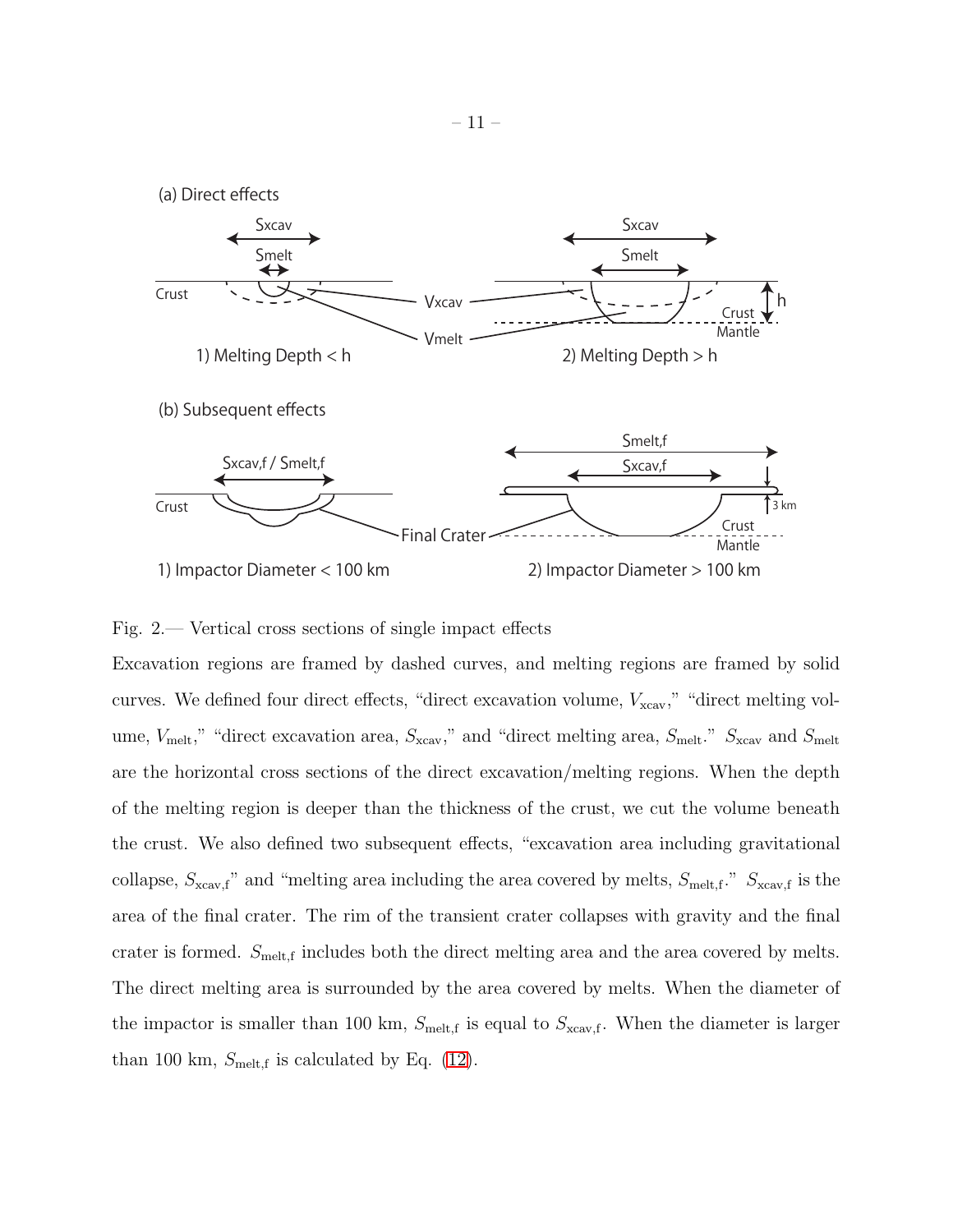where  $A_e$  and  $A_m$  are the A values for Earth and the moon, respectively.

The effects of all LHB impacts are obtained by calculating the integral from  $m_{\text{min}}$  to  $m<sub>max</sub>$  of the effects of a single impact. We describe all of the effects of a single impact (Eqs. [\(3\)](#page-7-0), [\(5\)](#page-7-1), [\(6\)](#page-8-0), [\(8\)](#page-8-2), [\(11\)](#page-8-3), and [\(12\)](#page-9-0)) as one general equation form,  $I_{\text{vs}}$ , in order to easily understand their characteristics,

$$
I_{\rm vs} = B_j m^{b_j},\tag{17}
$$

where  $b_j$  is the power-law index of each m, and  $B_j$  is a constant fixed by impact velocity and density (see Table [1\)](#page-12-0). The general form of the effects of all LHB impacts is

<span id="page-11-1"></span>
$$
I_{\text{vs,T}} = \int_{m_{\text{min}}}^{m_{\text{max}}} \frac{dN_{\text{std}}}{dm} I_{\text{vs}} dm
$$
  
= 
$$
B_j \frac{A_e}{1 + b_j - \alpha} (m_{\text{max}}^{1 + b_j - \alpha} - m_{\text{min}}^{1 + b_j - \alpha}).
$$
 (18)

When  $m_{\text{min}}$  is small enough,

<span id="page-11-0"></span>
$$
I_{\text{vs,T}} \approx \begin{cases} B_j \frac{A_e}{1 + b_j - \alpha} m_{\text{max}}^{1 + b_j - \alpha} & (0 < \alpha < 1 + b_j) \\ B_j \frac{A_e}{\alpha - b_j - 1} m_{\text{min}}^{1 + b_j - \alpha} & (1 + b_j < \alpha). \end{cases}
$$
(19)

The total effects of the impacts are dependent on the impactor's maximum mass  $m_{\text{max}}$ when  $0 < \alpha < 1 + b_j$ , and on the impactor's minimum mass  $m_{\min}$  when  $1 + b_j < \alpha$ . We only use Eq. [\(19\)](#page-11-0) to understand the dependence of the effects on the impactor's mass, and always use Eq. [\(18\)](#page-11-1) to estimate the scales of the effects.

The total melting volume is dependent on the impactor's maximum mass,  $m_{\text{max}}$  (when  $\alpha$  < 2) and is proportional to the total mass,  $M_T$  (see Eq. [\(21\)](#page-13-0)). The total direct melting area is proportional to the total cross section of the impactors, and the total cross section is proportional to  $m^{5/3-\alpha}$ . It has often been stressed that the effects of large impacts are greater than those of small impacts (e.g., [Abramov et al. 2013\)](#page-36-2). However, we found that large impacts and their effects are important only when  $\alpha$  is small, and small impacts are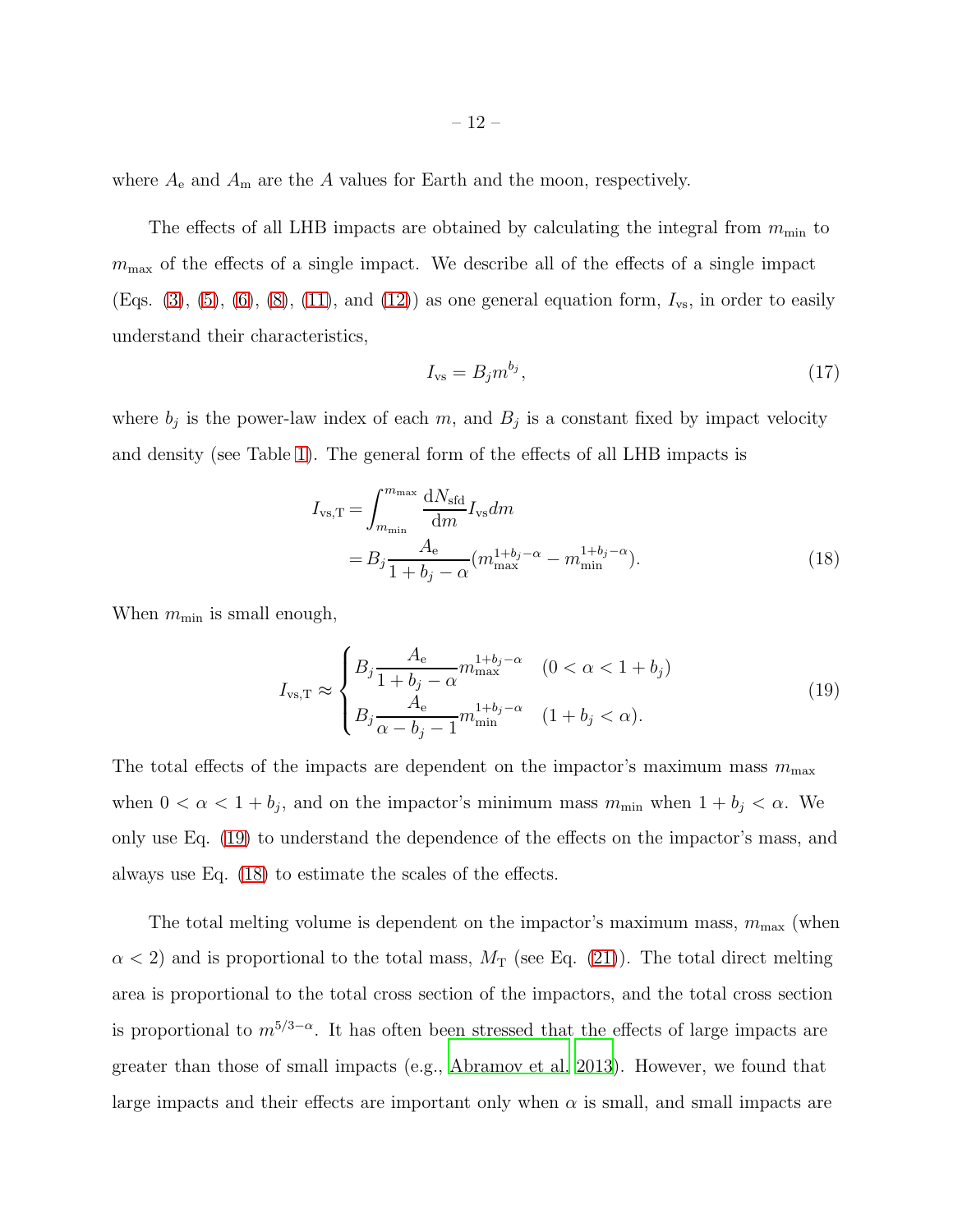more important than large impacts when  $1.52 < \alpha$  and  $5/3 < \alpha$  because the number of such small impacts is very large. In this case, thin melt sheets formed by small impacts would have covered the entire surface of the Earth, and it can explain the absence of Hadean rocks (see Section [4.1\)](#page-26-0).

Especially when  $\alpha$  is large, the total melting volume and area are strongly dependent on the minimum mass,  $m_{\text{min}}$ . In this work,  $m_{\text{min}}$  is determined from the minimum mass  $\mu_{\text{e}}$ which can survive a fall through the Earth's atmosphere (see Section [4.3\)](#page-28-0). Assuming the current atmosphere,  $\mu_e = 10^{11.5}$  g [\(Bland and Artemieva 2003\)](#page-36-6).

<span id="page-12-0"></span>

| Effects                                | $1+b_i$        | $B_i$                                                                                 |
|----------------------------------------|----------------|---------------------------------------------------------------------------------------|
| $V_{\text{xcav}}$                      | 1.78           | $0.127 \rho_i^{0.22} \rho_t^{-1} v^{1.3} g^{-0.66} \sin^{1.3} \theta$                 |
| $V_{\text{melt}}$                      | $\overline{2}$ | $0.42\rho_{\rm t}^{-1}\left(\frac{v^2}{\epsilon_m}\right)^{0.84}\sin^{1.3}\!\theta$   |
| $S_{\rm xcav}$                         | 1.52           | $1.48\rho^{0.44/3}_{\rm i}\rho^{2/3}_{\rm t}v^{0.88}q^{-0.44}$                        |
| $S_{\rm melt}$                         | 5/3            | $1.08\rho_{\rm t}^{-2/3}\left(\frac{v^2}{\epsilon_m}\right)^{0.50}\sin^{2.6/3}\theta$ |
| $S_{\text{xcav,f}}, S_{\text{melt,f}}$ | 1.61           | $2.52 \rho_i^{0.17} \rho_f^{-0.78} v^{1.04} g^{-0.52} D_c^{-0.35}$                    |
| $S_{\text{melt,f}}(L>100 \text{ km})$  | 5/3            | $1.21 f^2 \rho_i^{-2/3}$                                                              |

Table 1: Coefficients

These estimates do not include overlapping of craters. A better estimate including overlappings for the total excavation/melting area is expressed in the following equation [\(Frey 1980\)](#page-37-4),

<span id="page-12-1"></span>
$$
S_{\rm r} = 1 - \exp\left(-\frac{S_{\rm T}}{S_{\rm e}}\right),\tag{20}
$$

where  $S_T$  is  $S_{\text{xcav},T}$ ,  $S_{\text{melt},T}$ ,  $S_{\text{xcav},f,T}$  or  $S_{\text{melt},f,T}$ , and  $S_e$  is the total surface area of Earth. We use this correction in this paper. On the other hand, estimating the excavation/melting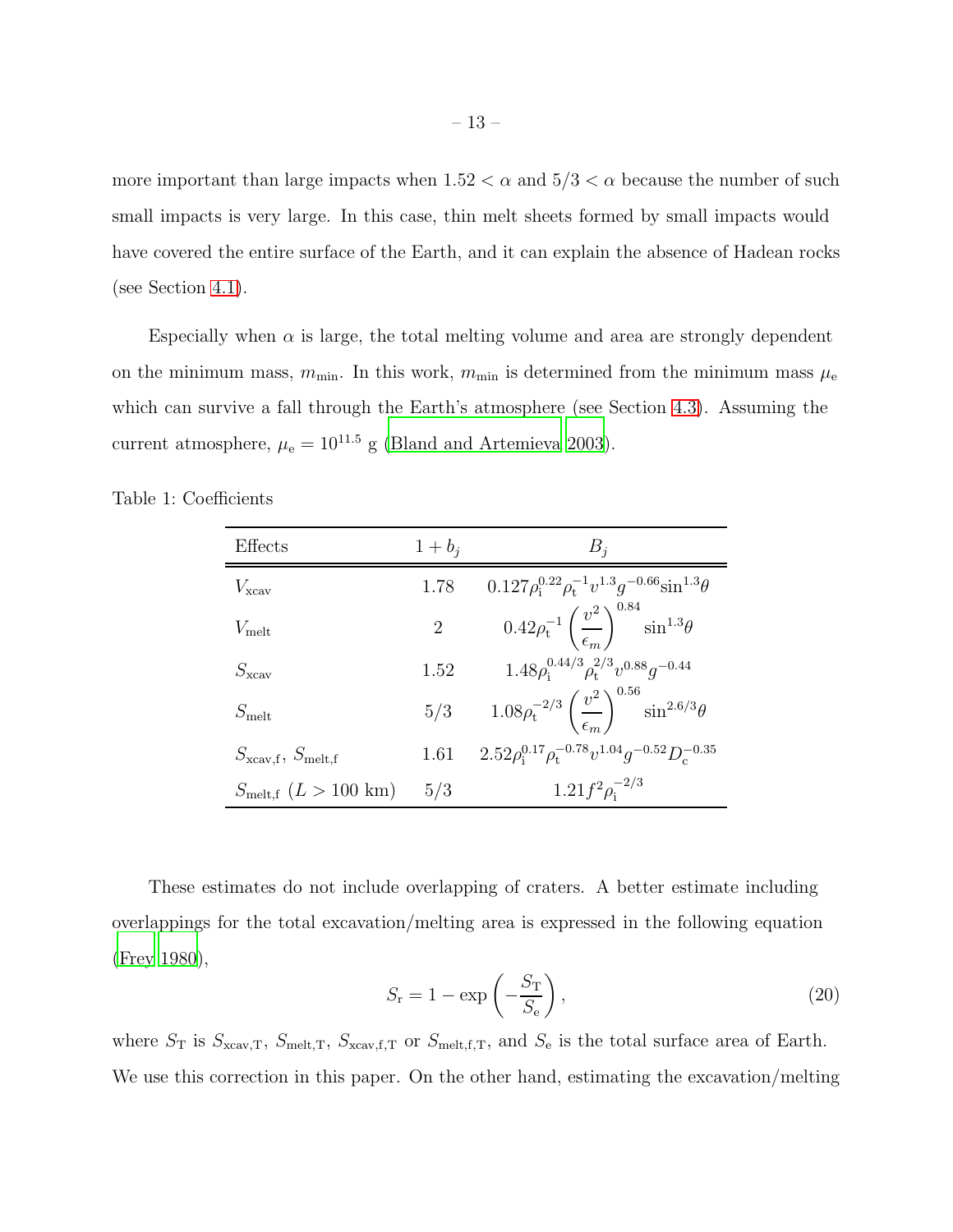volumes including overlapping is difficult, so we do not use any corrections for them and they are probably overestimated.

#### 3. Effects of LHB impacts

### 3.1. Effects of LHB impacts with fixed total impactors' mass

We estimate the effects of LHB and their dependence on  $\alpha$ , where  $M_T$ , the total mass of impactors, is fixed. We assume the  $\alpha$  to be  $1 < \alpha < 2$ . From Eq. [\(1\)](#page-5-0),  $M_T$  is

<span id="page-13-0"></span>
$$
M_{\rm T} = \int_{m_{\rm min}}^{m_{\rm max}} \frac{dN_{\rm std}}{dm} m dm
$$
  
= 
$$
\frac{A}{2 - \alpha} (m_{\rm max}^{2 - \alpha} - m_{\rm min}^{2 - \alpha}).
$$
 (21)

Then,

$$
M_{\rm T} \approx \frac{A m_{\rm max}^{2-\alpha}}{2-\alpha},\tag{22}
$$

where  $m_{\text{min}}$  is small enough and  $\alpha < 2$  [\(Dohnanyi 1969](#page-36-4)). This equation shows that the total mass depends on the maximum mass. The following equations derived from Eqs. [\(14\)](#page-9-1) and  $(15),$  $(15),$ 

<span id="page-13-1"></span>
$$
m_{\text{max}} \approx \frac{2 - \alpha}{\alpha - 1} M_{\text{T}},\tag{23}
$$

<span id="page-13-2"></span>
$$
A = (2 - \alpha)^{\alpha - 1} (\alpha - 1)^{2 - \alpha} M_{\mathcal{T}}^{\alpha - 1}.
$$
 (24)

The dependence of the effects on  $M_T$  is derived from Eqs. [\(18\)](#page-11-1), [\(23\)](#page-13-1) and [\(24\)](#page-13-2),

<span id="page-13-3"></span>
$$
I_{\text{vs,T}} = B_j \frac{(2-\alpha)^{\alpha-1} (\alpha-1)^{2-\alpha}}{1+b_j-\alpha} \left\{ \left( \frac{2-\alpha}{\alpha-1} M_{\text{T}} \right)^{1+b_j-\alpha} - \mu_{\text{e}}^{1+b_j-\alpha} \right\} M_{\text{T}}^{\alpha-1}.
$$
 (25)

The most typical value of  $M_T$  is about  $1-5\times10^{23}$  g (e.g., [Gomes et al. 2005;](#page-37-2) [Jørgensen et al. 2009](#page-37-8); [Levison et al. 2001](#page-38-4)). [Abramov et al. \(2013\)](#page-36-2) also used the value  $M_T = 2 \times 10^{23}$  g. In this paper, we use the value  $M_T = 1$ , 2 and  $5 \times 10^{23}$  g to calculate the effects of LHB.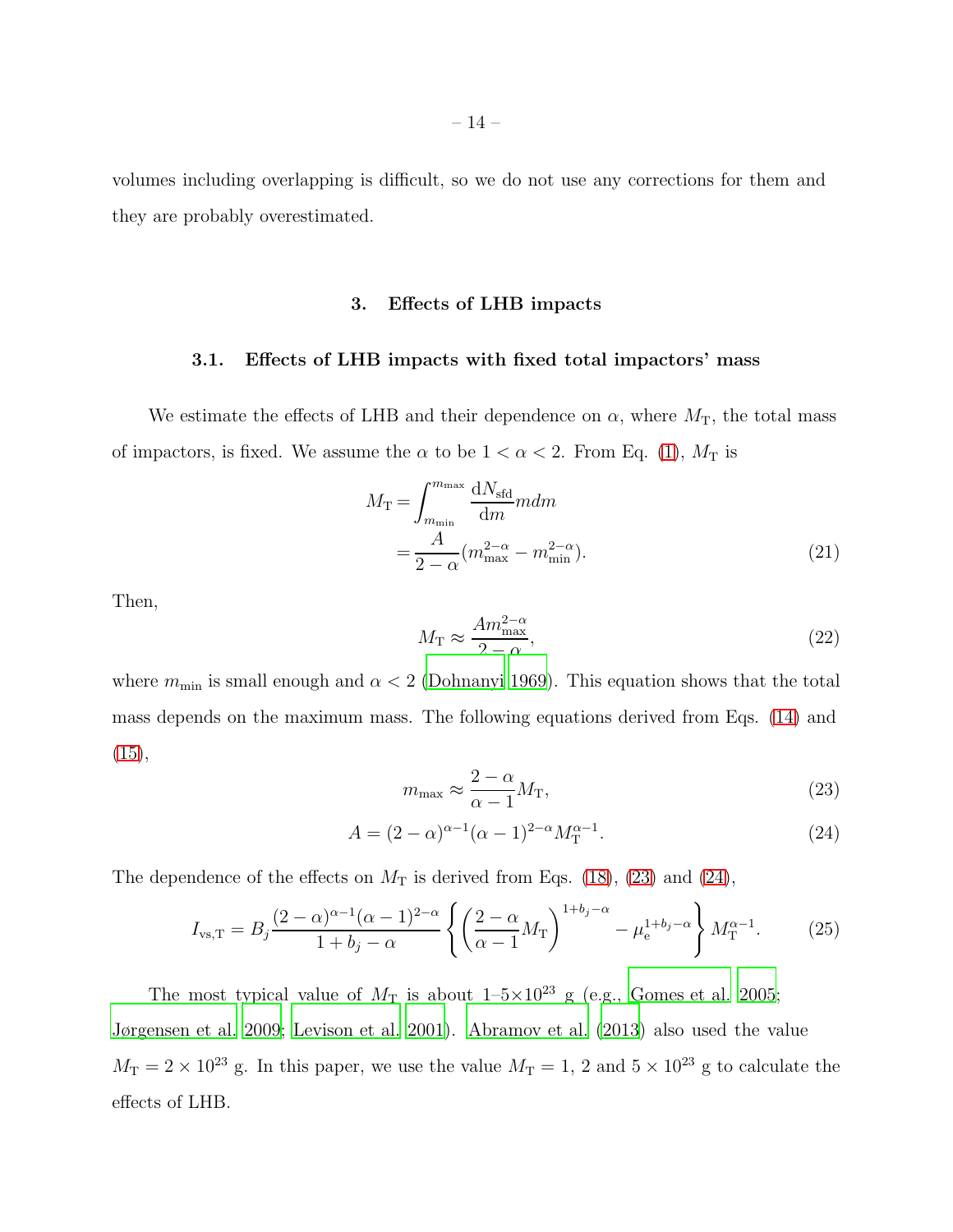Figure [3](#page-16-0) (a) shows the estimated total excavation and melting volumes relative to the total Hadean continental crust's volume. We considered the thickness of the crust (30 km) for the estimates of the melting volume (see Section [2.1\)](#page-5-1). We also consider the cut-off of the heavier side of the SFD to avoid the mass becoming unrealistically large. We chose the cut-off value as  $m_{\text{ceres}} = 9.4 \times 10^{23}$  g, the mass of Ceres. Ceres is the largest object among the main belt asteroids. For example, when  $M_T = 5 \times 10^{23}$  g, we have to cut off the SFD where  $\alpha < 1.35$ . In this  $\alpha$  region,  $m_{\text{e,max}} = m_{\text{ceres}}$ . The estimated total excavation/melting volumes are normalized with the total current continental crust's volume,  $7.18 \times 10^9$  km<sup>3</sup> [\(Cogley 1984\)](#page-36-7). According to geochemical constrains of the mantle, we assumed that the continental crust was formed at 4.5 Ga for the first time and there was about 12% of the total current continental crust's volume in the last phase of the Hadean [\(McCulloch and Bennett 1994](#page-38-5)). We assumed  $\rho_i = 2.6 \text{ g/cm}^3$ ,  $\rho_t = 2.7 \text{ g/cm}^3$ ,  $v = 21 \text{ km/s}$ and  $\epsilon_{\rm m} = 5.2$  MJ/kg. In the case of  $M_T = 2 \times 10^{23}$  g in Fig. [3](#page-16-0) (a), the total melting volume is smaller than the total volume of Hadean continental crust in all  $\alpha$  ranges. LHB impacts do not melt all of Hadean continental crust in this case. On the other hand, the total excavation volume exceeds that of the continental crust when  $\alpha$  is larger than about 1.8, though we note that excavation volume of the continental crust would be overestimated (see Section [2.1\)](#page-5-1). LHB can not excavate/melt all of the continental crust by direct effects when  $\alpha = 1.61$ .

Figure [3](#page-16-0) (b) shows the direct excavation/melting area using Table [1,](#page-12-0) and Eqs. [\(20\)](#page-12-1), [\(24\)](#page-13-2), and [\(25\)](#page-13-3). This figure shows that LHB does not excavate/melt all of the Earth's surface area by direct effects when  $\alpha = 1.61$ . If there were many small impacts (i.e., when  $\alpha$ was large), the excavation area would be able to expand the whole surface of the Earth.

Figure [4](#page-17-0) shows the total excavation/melting area including gravitational collapse and the area covered by melts. In particular, the total melting area including the area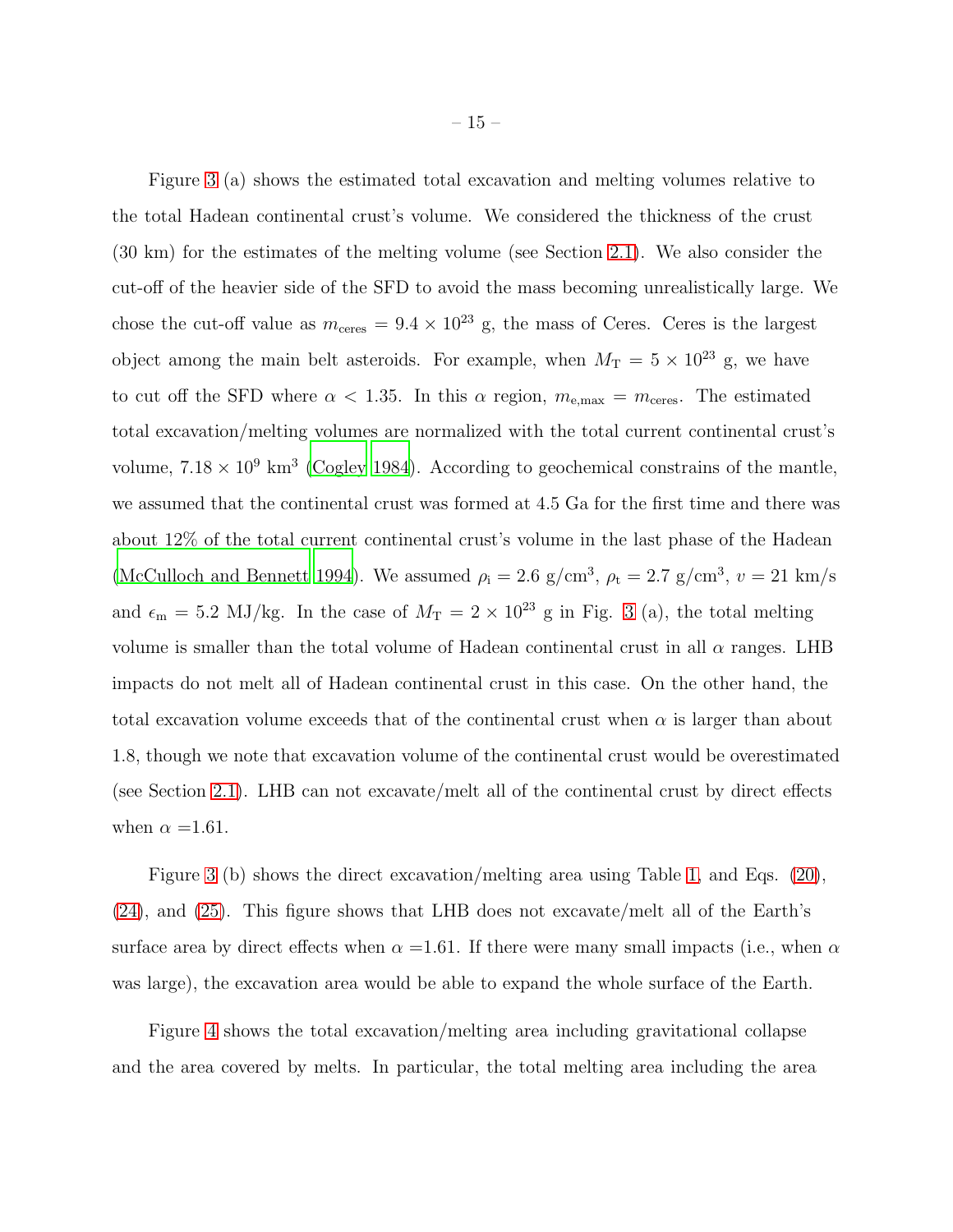covered by melts (red and blue solid curves) is dramatically increased compared to the total direct melting area and approaches 60–70% of the Earth's surface area where  $\alpha = 1.61$ and  $f = 20-30$  [\(Marchi et al. 2014\)](#page-38-2). As  $\alpha$  becomes larger, the number of small impactors dramatically increases. For small impactors, the area covered by melts is comparable to the excavated area on the Earth's surface including gravitational collapse (Table [1\)](#page-12-0). Therefore, the total melting area including the area covered by melts (the red and blue solid curves) approaches the total excavation area including gravitational collapse (the red dashed curve) when  $\alpha$  is large enough.

Figure [5](#page-18-0) shows the total melting area for each impactor's size. Figure [5](#page-18-0) (a) shows the total direct melting area. It is mainly dependent on the maximum mass when  $\alpha > 5/3$ and on the minimum mass when  $\alpha < 5/3$  (also see  $S_{\text{melt}}$  in Table [1\)](#page-12-0). In other words, as  $\alpha$ becomes larger, the number of small impactors dramatically increases, and as  $\alpha$  becomes smaller, the maximum mass to hit Earth increases. This trend is the same as that of the total impactors' cross sections. Also, even if we estimate the total direct melting area from the size of the maximum LHB basin on the moon or the lunar crater density, their dependence on  $m$  is not changed, so that this trend of the total melting area is not changed (see Section [3.2\)](#page-19-0).

When the area covered by melts is included, this trend is changed. Figure [5](#page-18-0) (b) suggests that the trend of the contributions can be divided into three ranges. Small impactors mainly melt the Earth's surface when  $\alpha$  is larger than about 1.7. Impactors of about 100 km in size mainly melt the surface when  $\alpha$  is about 1.5–1.7. Impactors of over 500 km in size mainly melt the surface when  $\alpha$  is less than about 1.3. Considering the "stochastic" view, an impactor of such size is the largest one in most cases. When  $\alpha = 1.61$ , the effects of impactors of about 100 km in size are dominant.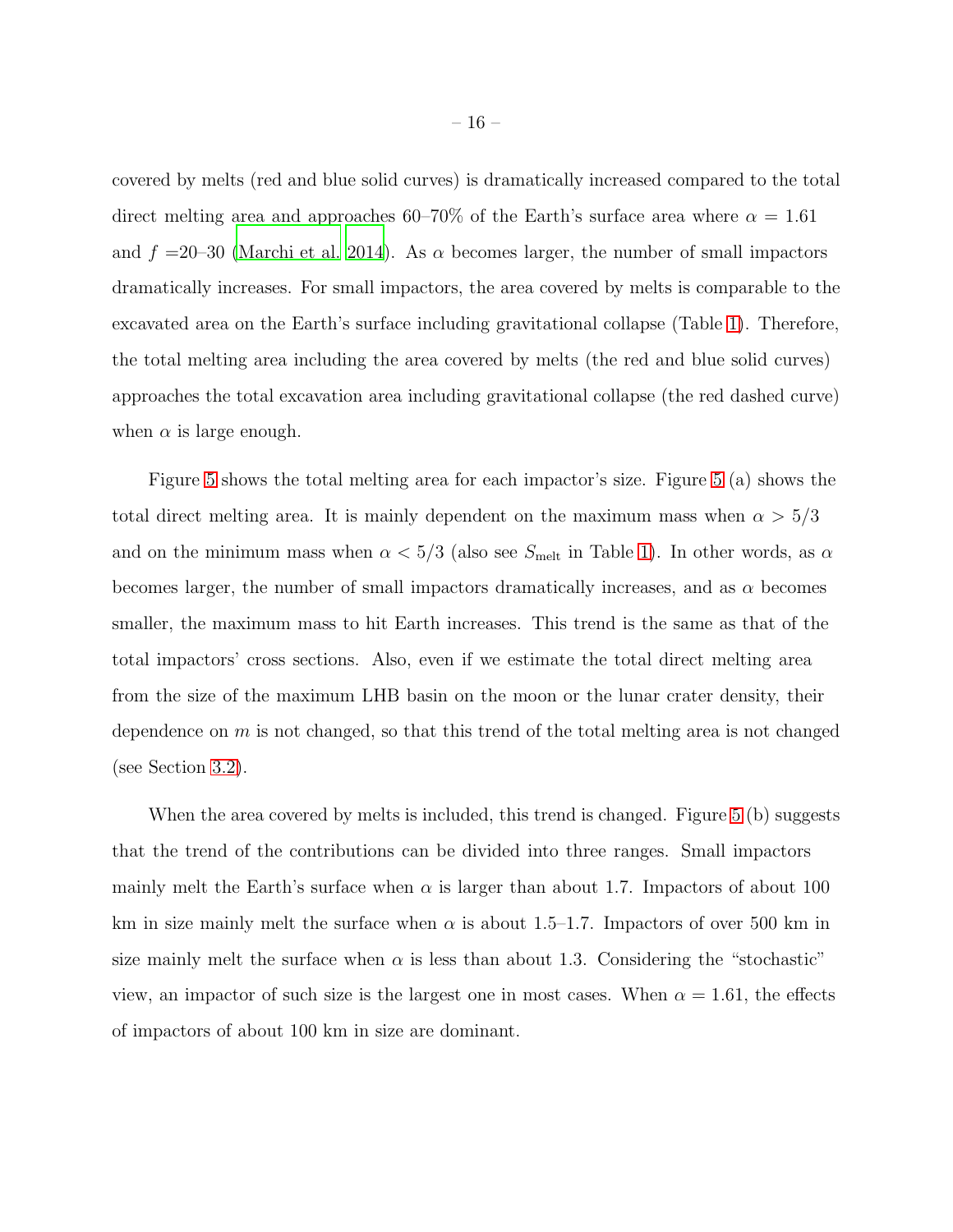

<span id="page-16-0"></span>Fig. 3.— Total direct effects of LHB with fixed total impactors' mass

Panel (a) and (b) show the total direct excavation/melting volumes and areas, respectively. Green, blue, and red curves show the effects when  $M_T = 1, 2$ , and  $5 \times 10^{23}$  g, respectively. Solid curves show the total melting volumes and areas, dashed curves are those of excavation. The black line in panel (a) shows the total Hadean continental crust's volume. We cut off the SFD larger than the size of Ceres when  $\alpha < 1.35$  ( $M_T = 5 \times 10^{23}$  g), left side of the aqua vertical line. In panel (a), the solid curves (i.e., melting volumes) include the correction of the thickness of the crust,  $h = 30 \text{ km}$ , but the dashed curves (i.e., excavation volumes) do not.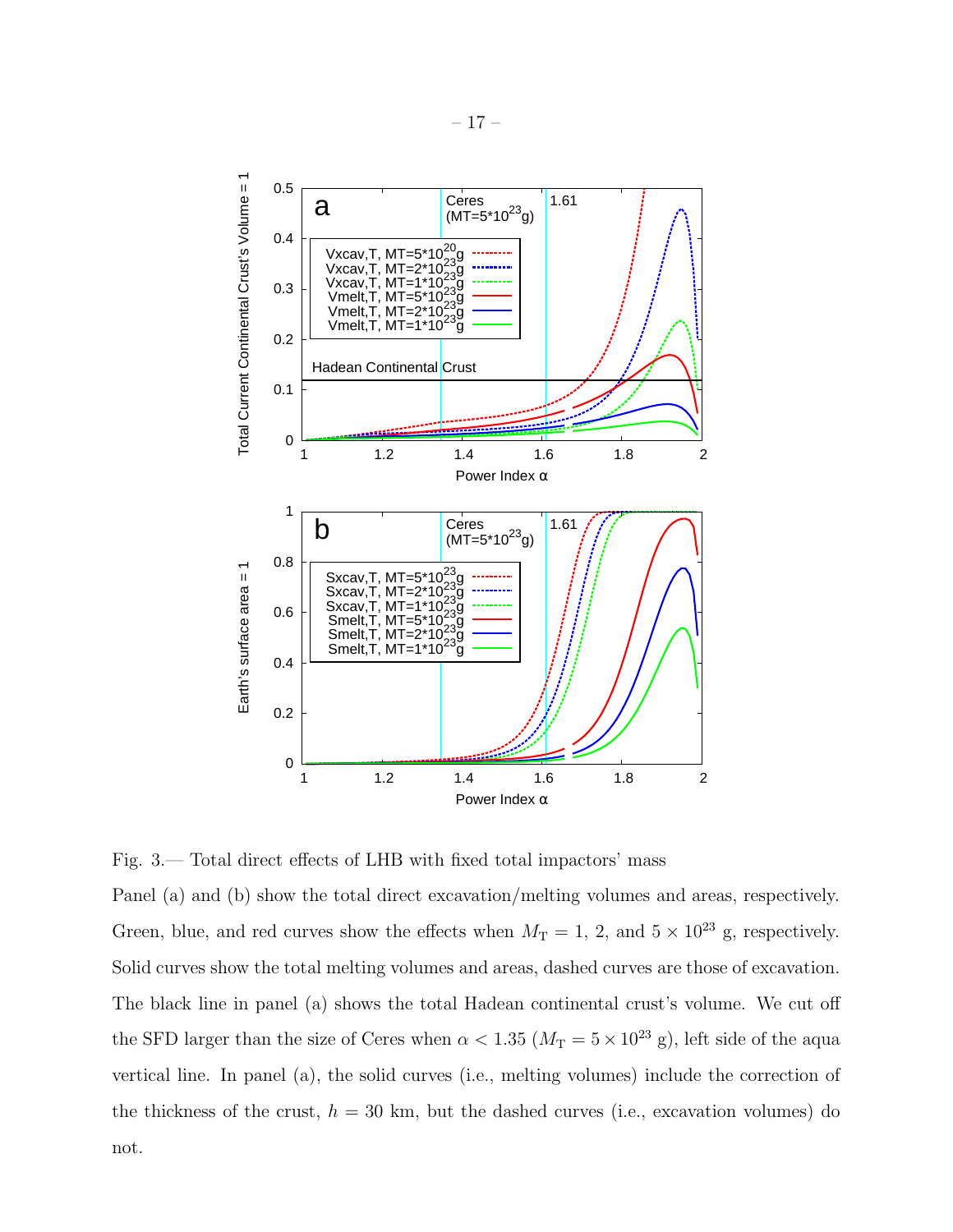

<span id="page-17-0"></span>Fig. 4.— Total excavation/melting areas with fixed total impactors' mass

Dashed and solid green curve show the direct excavation and melting areas, respectively. Red and blue curves show the total melting area including the area covered by melts when  $f = 30$  and 20, respectively. Dashed red curve shows the total excavation area including gravitational collapse. The dashed and solid green curves are consistent with dashed and solid blue curves in Fig. [3](#page-16-0) (b), respectively. Including the area covered by melts, the total melting area increases dramatically. The total mass that hit Earth,  $M_T$ , is fixed at  $2 \times 10^{23}$ g. We cut off the SFD larger than the size of Ceres when  $\alpha < 1.18$ , left side of the aqua vertical line.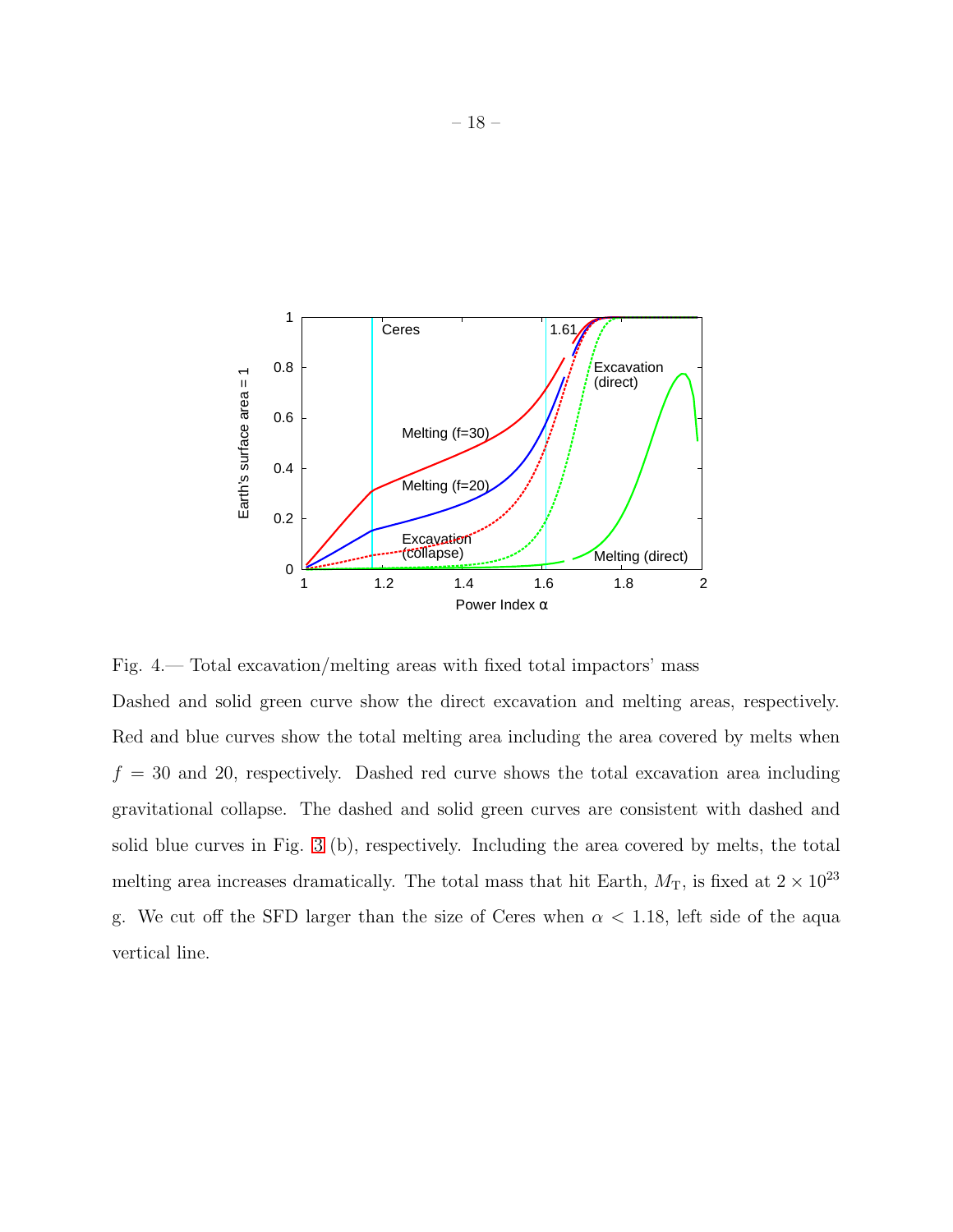

<span id="page-18-0"></span>Fig. 5.— Total melting areas for each impactor's size with fixed total impactor's mass Panel (a) shows the total direct melting area; panel (b) shows the total melting area where  $f = 30$ . Black curves in panels (a) and (b) show the total melting areas of all size impactors, consistent with the green and red solid curves in Fig. [4,](#page-17-0) respectively. In panel (b), red, gray and yellow curves show the total melting areas by impactors larger than 100, 300 and 500 km, respectively. Dashed pink curve shows the total direct melting area by impactors smaller than 1 km.  $M_T$  is fixed at  $2 \times 10^{23}$  g.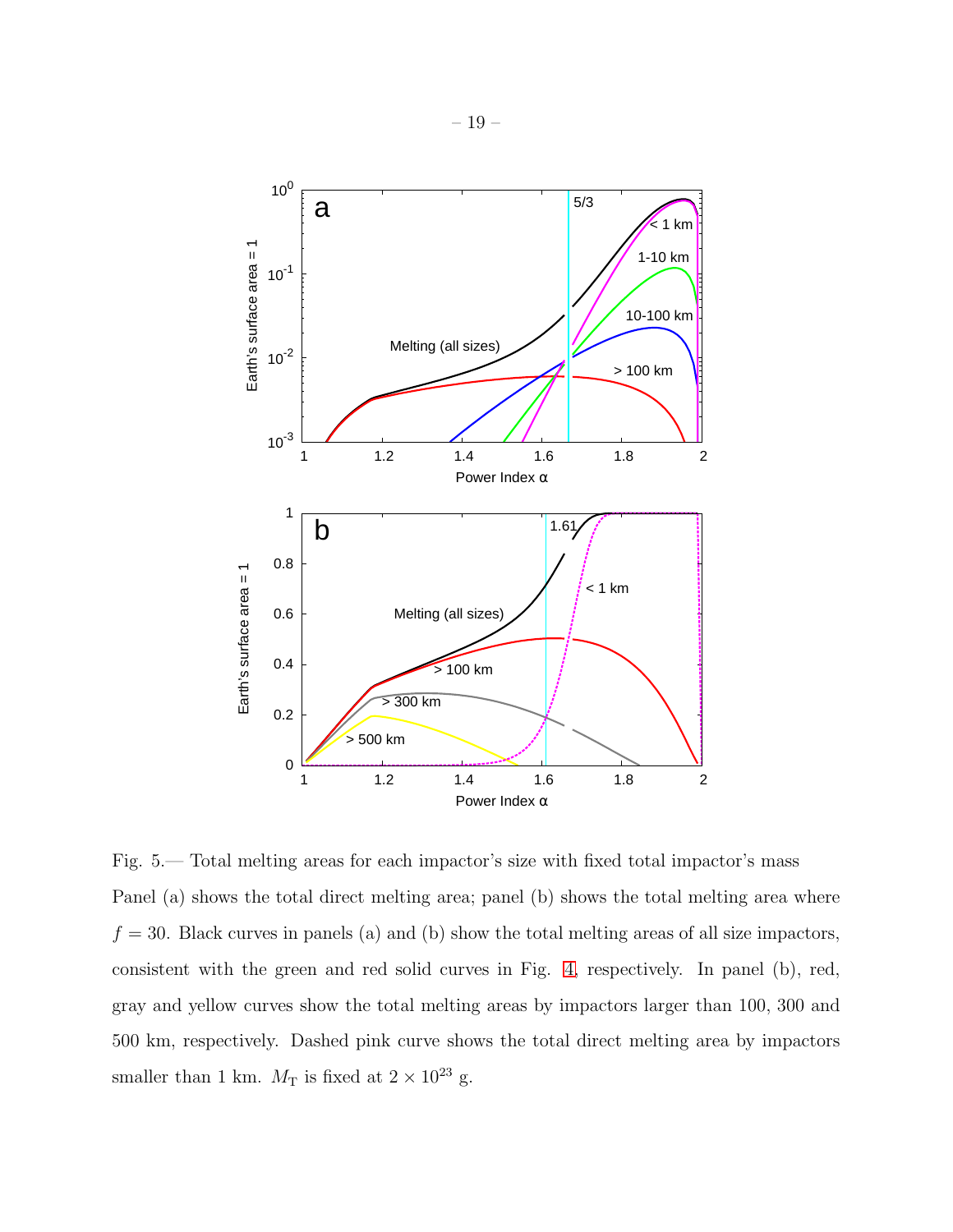#### 3.2. Estimate from lunar constraints

<span id="page-19-0"></span>While constraints of LHB on Earth have been erased, they remain on the moon. We estimate the value of  $A_m$  from lunar constraints when  $1 < \alpha < 2$ . First, we estimate it based on the largest basin formed by LHB impacts. The following equation is derived from Eqs. [\(14\)](#page-9-1), where  $m_{\text{m,max}}$  is the maximum mass to hit the moon,

$$
A_{\mathbf{m}} = (\alpha - 1)m_{\mathbf{m}, \max}^{\alpha - 1}.
$$
\n(26)

Because the impactor formed the Imbrium basin is at the edge of the SFD where the statistical fluctuation is the largest, this estimate has uncertainty.

We assumed the largest impactor  $(m_{m,\text{max}})$  formed the Imbrium basin at 3.85 Ga. Although the South Pole-Aitken is the largest lunar basin, it was considered to be formed before the onset of LHB. The impactor's mass m is estimated from  $D_t$  (Eq. [\(10\)](#page-8-4)),

<span id="page-19-1"></span>
$$
m = 0.149 \rho_i^{-0.11/0.35} \rho_t^{1/0.78} v^{-0.22/0.13} g^{0.11/0.13} D_c^{0.15/0.26} D_f^{0.85/0.26}.
$$
 (27)

Using this equation, the mass of the impactor formed the Imbrium is  $m_{\text{m,max}} = 8.02 \times 10^{20}$ g, where  $\rho_i = 2.6$  g/cm<sup>3</sup>,  $\rho_t = 2.9$  g/cm<sup>3</sup>,  $v = 18$  km/s,  $D_c = 18$  km on the moon, and the Imbrium basin's diameter,  $D_f$ , is 1160 km [\(Spudis 1993\)](#page-39-7).

Then, we estimate the value of  $A<sub>m</sub>$  from the crater density on the moon. According to [Morbidelli et al. \(2012\)](#page-38-0), the following differential equation represents the number of impacts to hit the moon:

$$
\frac{dN_{20}}{dt} = 2.7 \times 10^{-16} \exp(6.93t) + 5.9 \times 10^{-7},\tag{28}
$$

where  $N_{20}$  is the lunar crater density whose diameters are larger than 20 km, and t is the age. The units are [/km<sup>2</sup>] and [Ga (Gyr ago)]. In this expression, LHB started at 4.1 Ga (a sawtooth-like timeline).

The number of impacts to hit area S between the age t and  $t + dt$  forming craters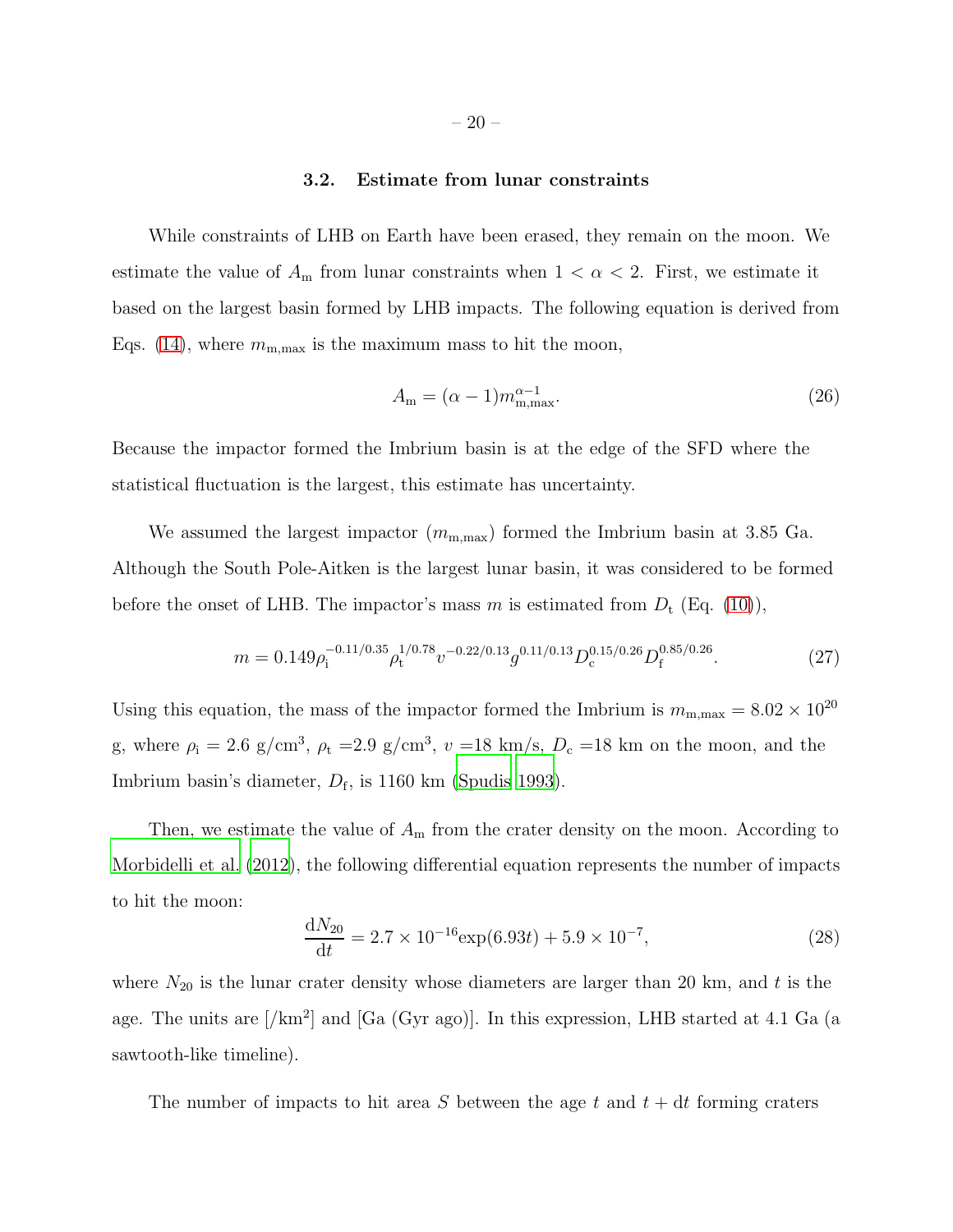larger than D is

$$
n_{t,t+dt}(>D) = \frac{dN_D}{dt}S.
$$
\n(29)

Then, the proportional constant A is derived from Eq. [\(2\)](#page-5-2),

$$
A_{t,t+dt} = (\alpha - 1)Sm_D^{\alpha - 1} \frac{\mathrm{d}N_D}{\mathrm{d}t},\tag{30}
$$

where  $m_D$  is the impactor's mass that forms a crater whose diameter is D. The total number of impacts which hit the moon to form a crater larger than 20 km during LHB is

$$
N_{\rm m,20} = S_{\rm m} N_{20}
$$
  
=  $S_{\rm m} \int_{t_{\rm f}}^{t_0} \frac{dN_{20}}{dt} dt$   
= 3.79 × 10<sup>7</sup> × 8.76 × 10<sup>-5</sup>  
= 3.32 × 10<sup>3</sup>, (31)

where  $S_m$  is the moon's surface area,  $t_0 = 4.5$  and  $t_f = 0$ . This estimate of  $N_{20} = 8.76 \times 10^{-5}$ km<sup>-2</sup> is exactly consistent with the real lunar crater density in the Nectaris basin [\(Marchi et al. 2012](#page-38-6)). The key point is that we use the timeline only for calculating the lunar crater density  $N_{20}$  and so this estimate does not depend on a specific LHB model. Therefore,  $A<sub>m</sub>$  can be directly estimated only by observing the lunar crater density. Then,

$$
A_{\rm m} = (\alpha - 1)m_{\rm m,20}^{\alpha - 1} N_{\rm m,20},\tag{32}
$$

where  $m_{\text{m},20}$  is the impactor's mass which can make a 20-km-diameter crater on the moon. Using Eq. [\(27\)](#page-19-1),  $m_{\text{m},20} = 1.38 \times 10^{15}$  g. We summarize how to estimate  $A_e$  and  $m_{e,\text{max}}$  from lunar constraints in Table [2.](#page-21-0)

Figures [6](#page-22-0) and [7](#page-23-0) show the total excavation/melting volume and area estimated from the size of the Imbrium. Fig. [7](#page-23-0) (b) includes the subsequent effects, while Fig. [7](#page-23-0) (a) does not. On the other hand, Figs. [8](#page-24-0) and [9](#page-25-0) show those estimated from the crater density on the moon. Fig. [9](#page-25-0) (b) includes the subsequent effects, while Fig. [9](#page-25-0) (a) does not.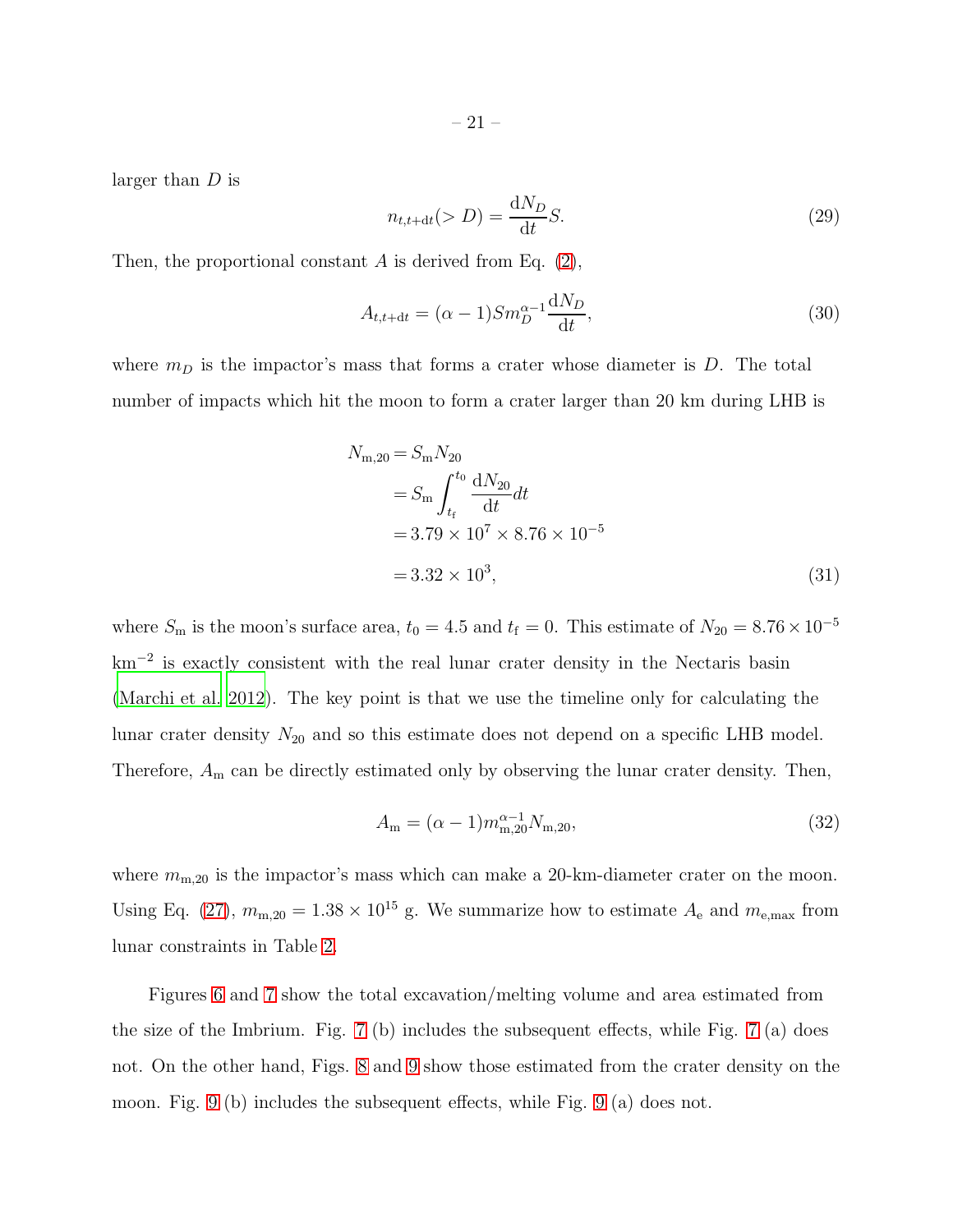Table 2: How to calculate each value

<span id="page-21-0"></span>

| Constraints    | $A_{\rho}$                                                       | $m_{\rm e, max}$                                                              |
|----------------|------------------------------------------------------------------|-------------------------------------------------------------------------------|
| Total mass     | $(2-\alpha)^{\alpha-1}(\alpha-1)^{2-\alpha}M_{\rm T}^{\alpha-1}$ | $\frac{2-\alpha}{\alpha-1}M_{\rm T}$                                          |
| Imbrium size   | $23(\alpha-1)m_{\text{m,max}}^{\alpha-1}$                        | $23^{1/(\alpha-1)}m_{\rm m,max}$                                              |
| Crater density | $23(\alpha-1)m_{\rm m,20}^{\alpha-1}N_{\rm m,20}$                | $\left(23m_{\mathrm{m},20}^{\alpha-1}N_{\mathrm{m},20}\right)^{1/(\alpha-1)}$ |

Figures [6](#page-22-0) (a) and [8](#page-24-0) (a) show that LHB does not excavate/melt all of Hadean continental crust in almost all  $\alpha$  ranges. This is the same result as that of the excavation/melting volume estimated from the total mass to hit the Earth (Fig. [3](#page-16-0) (a)). Figures [6](#page-22-0) (b) and [8](#page-24-0) (b) show that, although LHB does not excavate/melt all of the Earth's surface directly, most of the surface is covered by the melts from the subsequent effect in almost all  $\alpha$ ranges. Figures [7](#page-23-0) (a) and [9](#page-25-0) (a) show the total direct melting areas for each impactor's size. They show that the total melting areas are mainly dependent on the maximum mass when  $\alpha > 5/3$  and on the minimum mass when  $\alpha < 5/3$  (also see  $S_{\text{melt}}$  in Table [1\)](#page-12-0). Figures [7](#page-23-0) (b) and [9](#page-25-0) (b) suggest that the trend in contributions to covering the surface with melts are divided into three  $\alpha$  ranges like the contribution derived from the total mass (Fig. [5](#page-18-0) (b)). The three  $\alpha$  ranges are about 1.0–1.5, 1.5–1.7, and 1.7–2.0 for both the estimates derived from the size of the Imbrium basin and the lunar crater density. When  $\alpha = 1.61$ , the effects of impacts of about 100 km in size are dominant.

We summarize the above results in Fig. [10.](#page-27-0) The red and blue arrows represent the  $\alpha$ ranges of LHB estimated from the size of the Imbrium basin and the lunar crater density that can excavate/melt 70% of Hadean continental crust's volume or the Earth's surface area. Considering only the direct excavation/melting of the continental crust, it is difficult for LHB impacts for most  $\alpha$  ranges to excavate/melt all of the continental crust. According to the estimate from the size of the Imbrium basin, there is enough excavation/melting only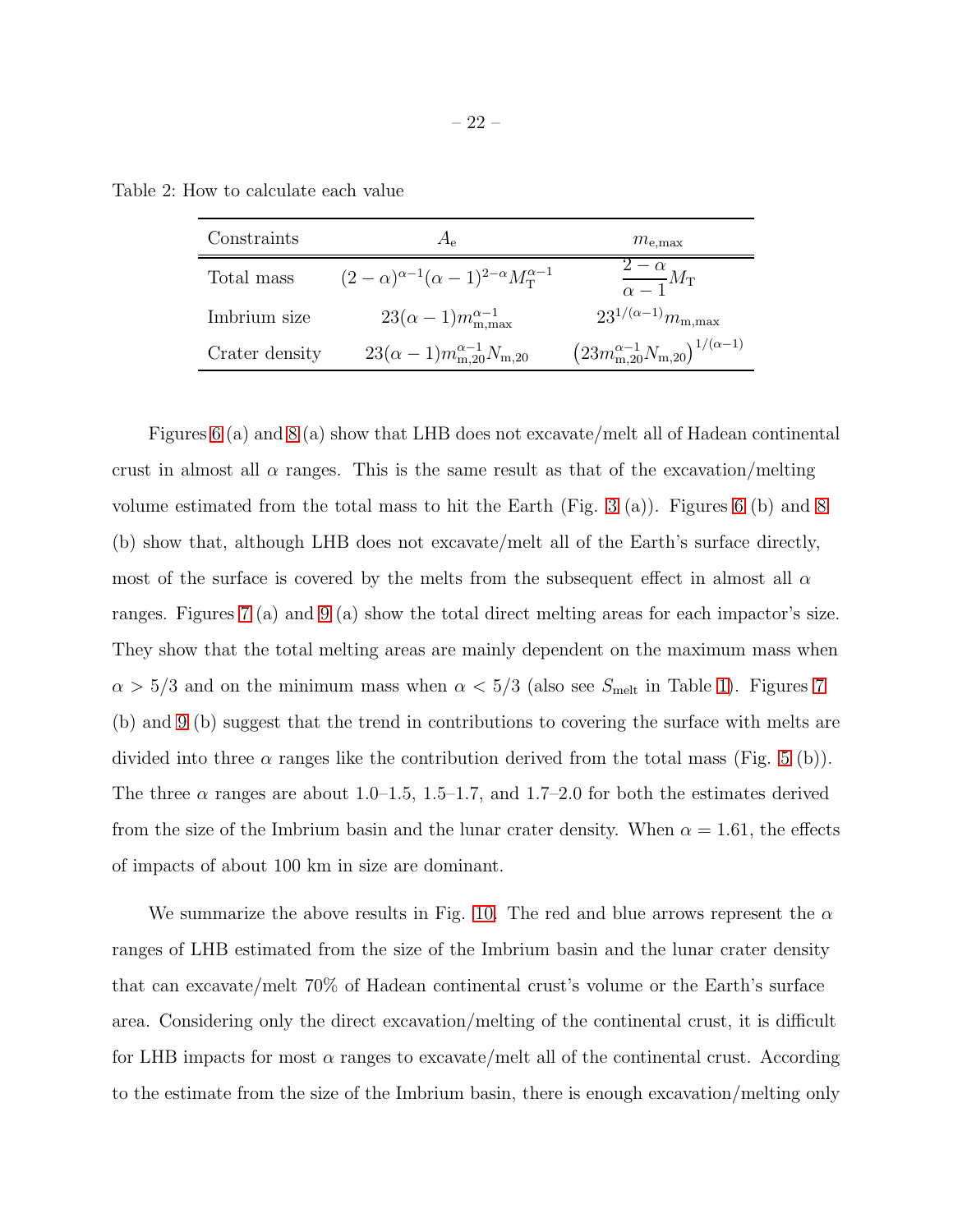

<span id="page-22-0"></span>Fig. 6.— Total effects of LHB estimated from the size of the Imbrium basin

Panel (a) and (b) show the total excavation/melting volumes and areas, respectively. In panel (a), red and blue curves show the total excavation and melting volumes, respectively. The black line shows the total Hadean continental crust's volume. The melting volume includes the correction of the thickness of the crust,  $h = 30$  km, but the excavation volume does not. In panel (b), dashed and solid green curves show the total direct excavation and melting areas, respectively. Dashed red curve shows the total excavation areas including gravitational collapse. Red and blue solid curves show the total melting areas including the area covered by melts where  $f = 30$  and 20, respectively. The Imbrium mass is  $m_{\rm m,max} = 8.02 \times 10^{20}$  g. We cut off the SFD larger than the size of Ceres when  $\alpha < 1.44$ .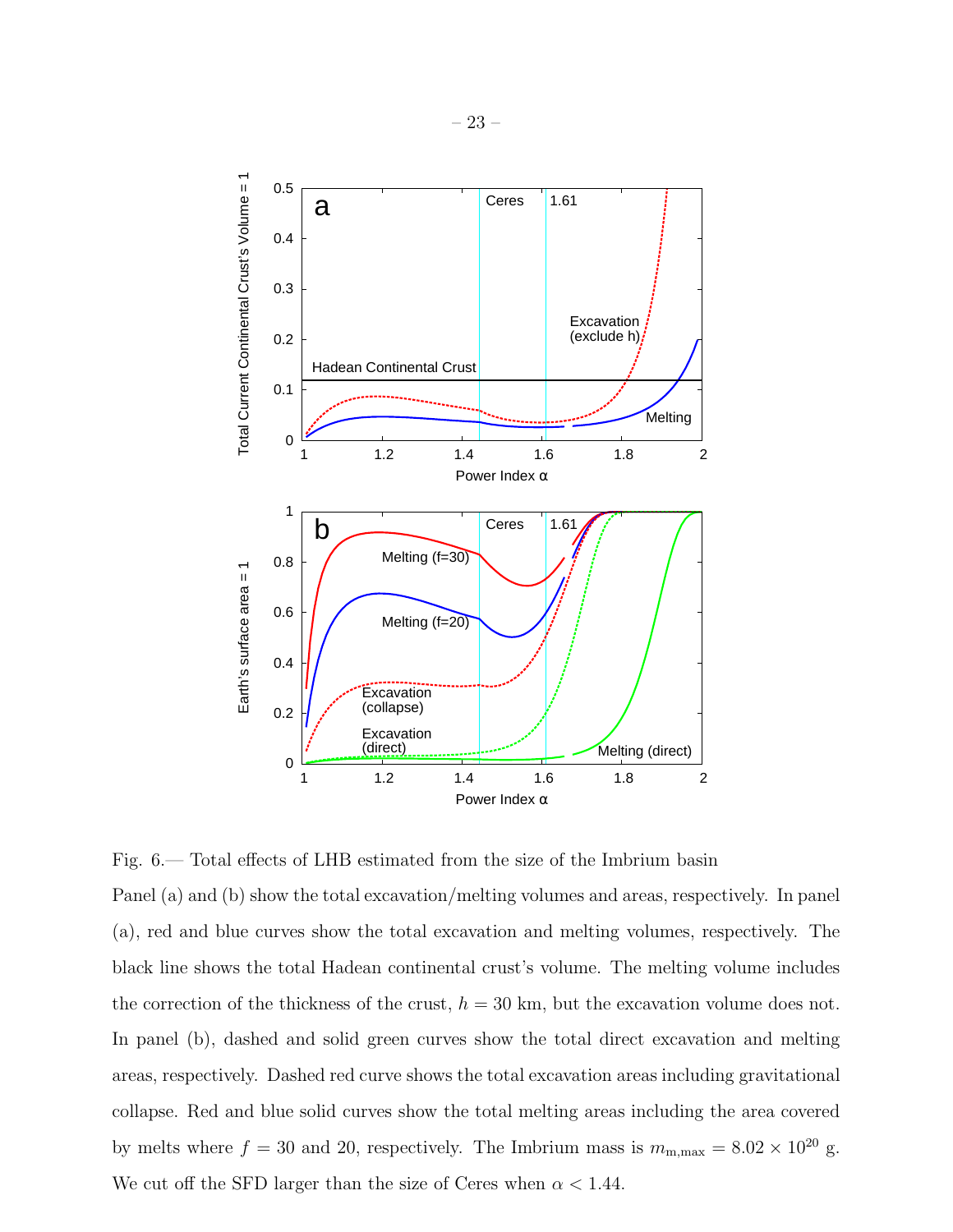

<span id="page-23-0"></span>Fig. 7.— Total melting areas for each impactor's size estimated from the size of the Imbrium basin

Panel (a) represents the direct total melting area; panel (b) shows the total melting area including the area covered by melts where  $f = 30$ . Black curves in panels (a) and (b) show the total melting areas of all size impactors, consistent with the green and red solid curves in Fig. [6](#page-22-0) (b), respectively. In panel (b), red, gray, and yellow curves show the total melting areas by impactors larger than 100, 300, and 500 km, respectively. Dashed pink curve shows the total direct melting area by impactors smaller than 1 km. Imbrium mass is  $m_{\rm m,max} = 8.02 \times 10^{20}$  g.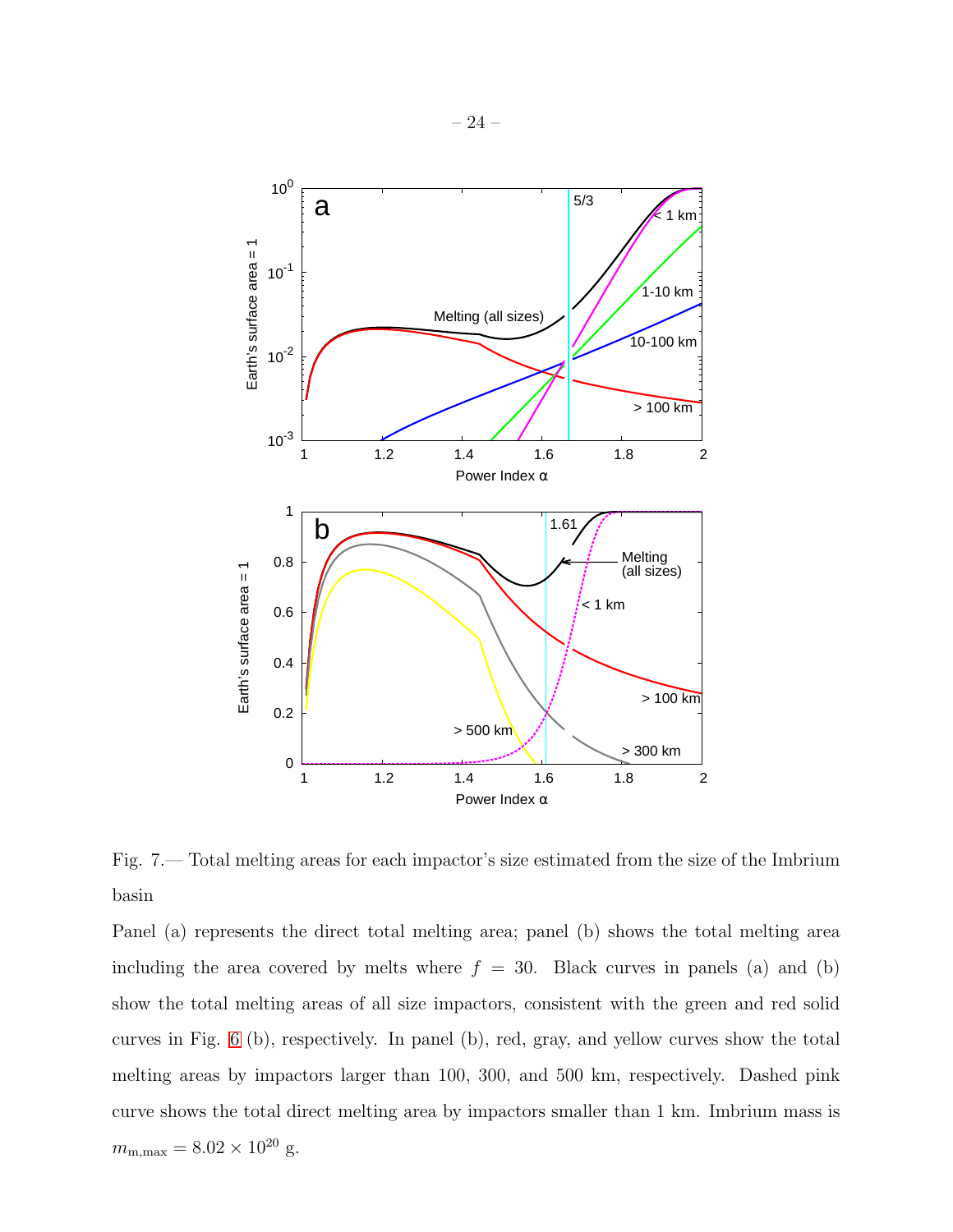

<span id="page-24-0"></span>Fig. 8.— Total effects of LHB estimated from the lunar crater density

Panel (a) and (b) show the total excavation/melting volumes and areas, respectively. In panel (a), red and blue curves show the total excavation and melting volumes, respectively. The black line shows the total Hadean continental crust's volume. The melting volume includes the correction of the thickness of the crust,  $h = 30$  km, but the excavation volume does not. In panel (b), dashed and solid green curves show the total direct excavation and melting areas, respectively. Dashed red curve shows the total excavation area including gravitational collapse. Red and blue solid curves show the total melting areas including the area covered by melts where  $f = 30$  and 20, respectively. The density of lunar craters larger than 20 km is  $N_{20} = 8.76 \times 10^{-5}$  km<sup>-2</sup>. We cut off the SFD larger than the size of Ceres when  $\alpha$  < 1.55.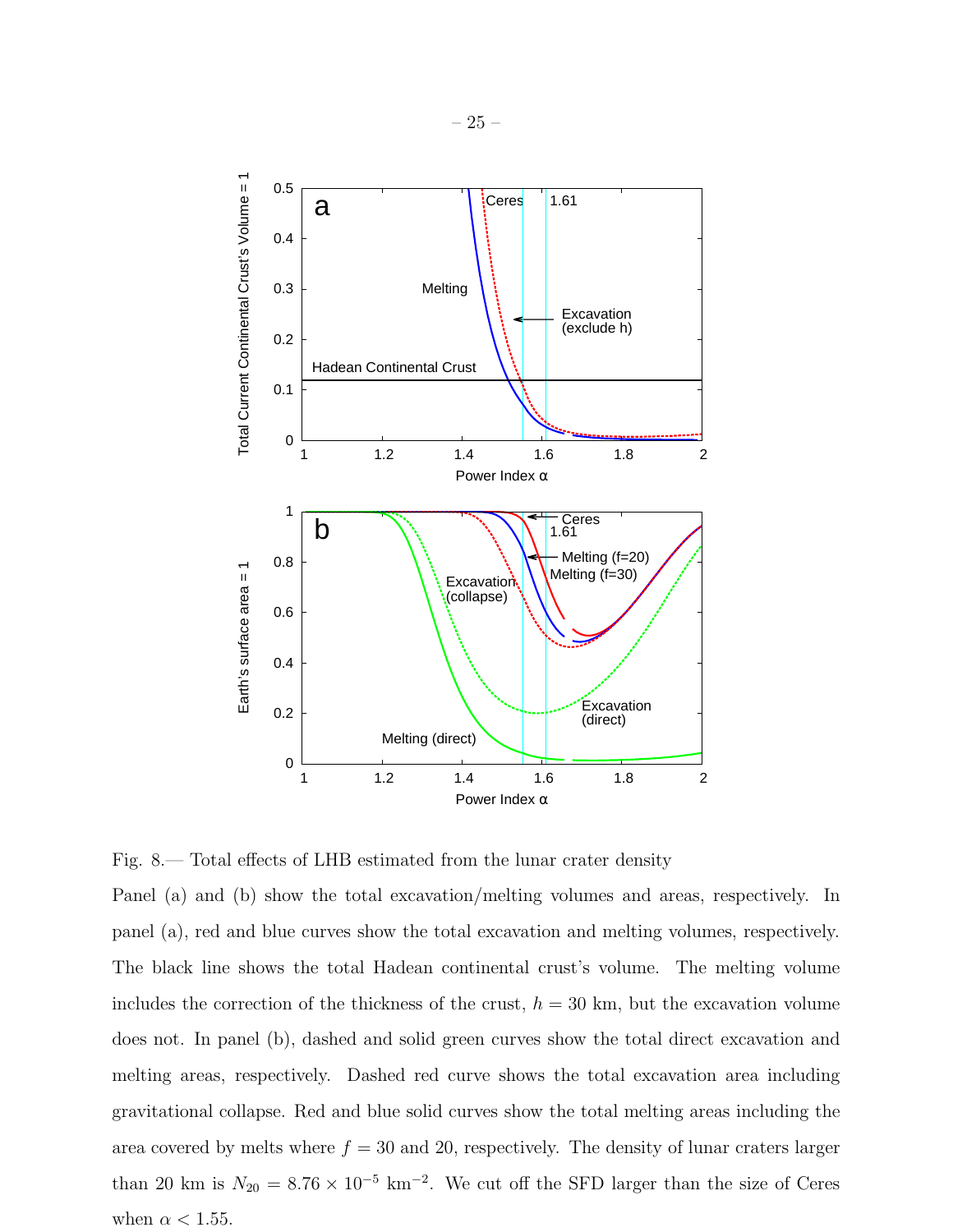

<span id="page-25-0"></span>Fig. 9.— Total melting ares for each impactor's size estimated from the lunar crater density Panel (a) represents the total direct melting area; panel (b) shows the total melting area including the area covered by melts where  $f = 30$ . Black curves in panels (a) and (b) show the total melting areas of all size impactors, consistent with the green and red solid curves in Fig. [8](#page-24-0) (b), respectively. In panel (b), red, gray, and yellow curves show the total melting areas by impactors larger than 100, 300, and 500 km, respectively. Dashed pink curve shows the direct melting rate by impactors smaller than 1 km. The density of lunar craters larger than 20 km is  $N_{20} = 8.76 \times 10^{-5}$  km<sup>-2</sup>.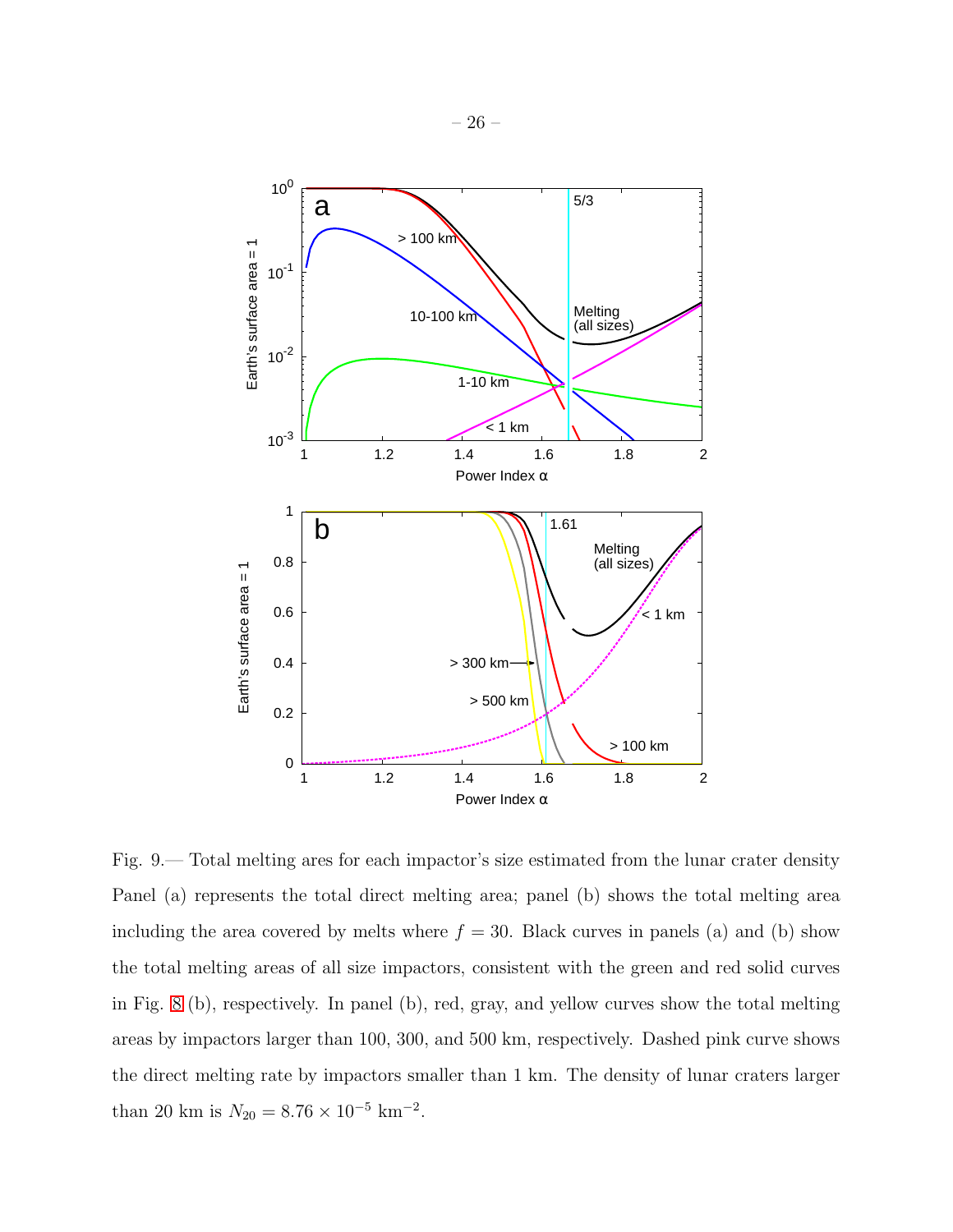for limited conditions, when  $\alpha > 1.7$  (excavation) and  $\alpha > 1.9$  (melting), the  $\alpha$  ranges where the total effects are enough for both the volume and area. According to the estimate from the lunar crater density, there is enough excavation and melting only for  $\alpha < 1.3$ . When  $\alpha = 1.61$ , all estimated direct effects of LHB impacts are not enough. On the other hand, when we consider the subsequent effects, the  $\alpha$  ranges in which LHB can excavate/melt the continental crust expand. In particular, the subsequent melting can cover  $70\%$ of the Earth's surface in all  $\alpha$  ranges (estimated from the size of the Imbrium) and when about  $\alpha$  < 1.6 and  $\alpha$  > 1.9 (estimated from the lunar crater density). When  $\alpha$  = 1.61, the subsequent melting covers over 70% of the surface in both the estimates. In conclusion, our results show that LHB would not excavate/melt all of the Hadean continental crust directly, but most of the Earth's surface area could be covered by melts.

#### 4. Discussion

#### 4.1. LHB and the absence of Hadean rocks

<span id="page-26-0"></span>Can LHB explain the absence of Hadean rocks? When a crust is excavated by impacts, it is broken into small pieces and scattered. This helps Hadean continental crust to subduct with oceanic plates and disappear from the Earth's surface. When the crusts melt, their radiometric ages of zircons are reset [\(Abramov et al. 2013](#page-36-2)). It erased the record of Hadean rocks. If the melts covered the entire Earth's surface area, and the stratigraphic succession has been preserved until today, the absence of Hadean rocks on the surface can be explained. Our result that LHB is not able to excavate/melt all of Hadean continental crust directly but can cover most of the Earth's surface with 3-km thick melts suggests that if there has not been a large-scale folding or overturn of the crust until today, LHB could explain why we have never found any Hadean rocks except the Jack Hills zircons because most of Hadean continental crust is not be exposed on the Earth's surface in this case.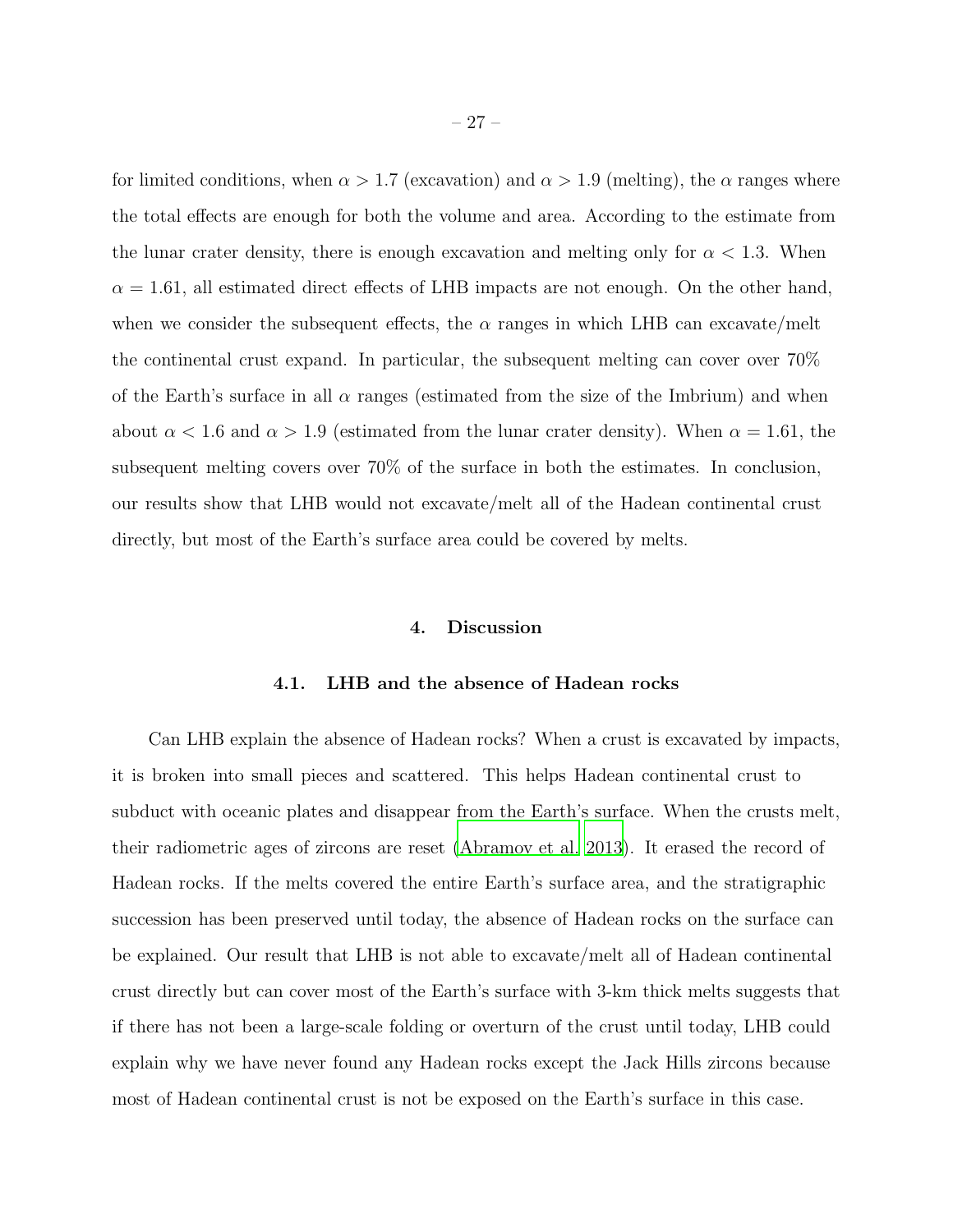

<span id="page-27-0"></span>Fig. 10.— The  $\alpha$  ranges where LHB excavates (a) and melts (b) 70% of total Hadean continental crust

Red arrows show the  $\alpha$  ranges of LHB estimated from the size of Imbrium basin that can excavate/melt 70% of the total Hadean continental crust's volume (i.e., 8.4% of the total current continental crust's volume) or the Earth's surface area. Blue arrows show the  $\alpha$ ranges estimated from the lunar crater density. Black solid lines show  $\alpha = 1.61$ . In the estimate of  $S_{\text{melt},f,T}$ , we assumed  $f = 30$ . When we consider the subsequent effects, the  $\alpha$ ranges in which LHB can excavate/melt most of the continental crust expand.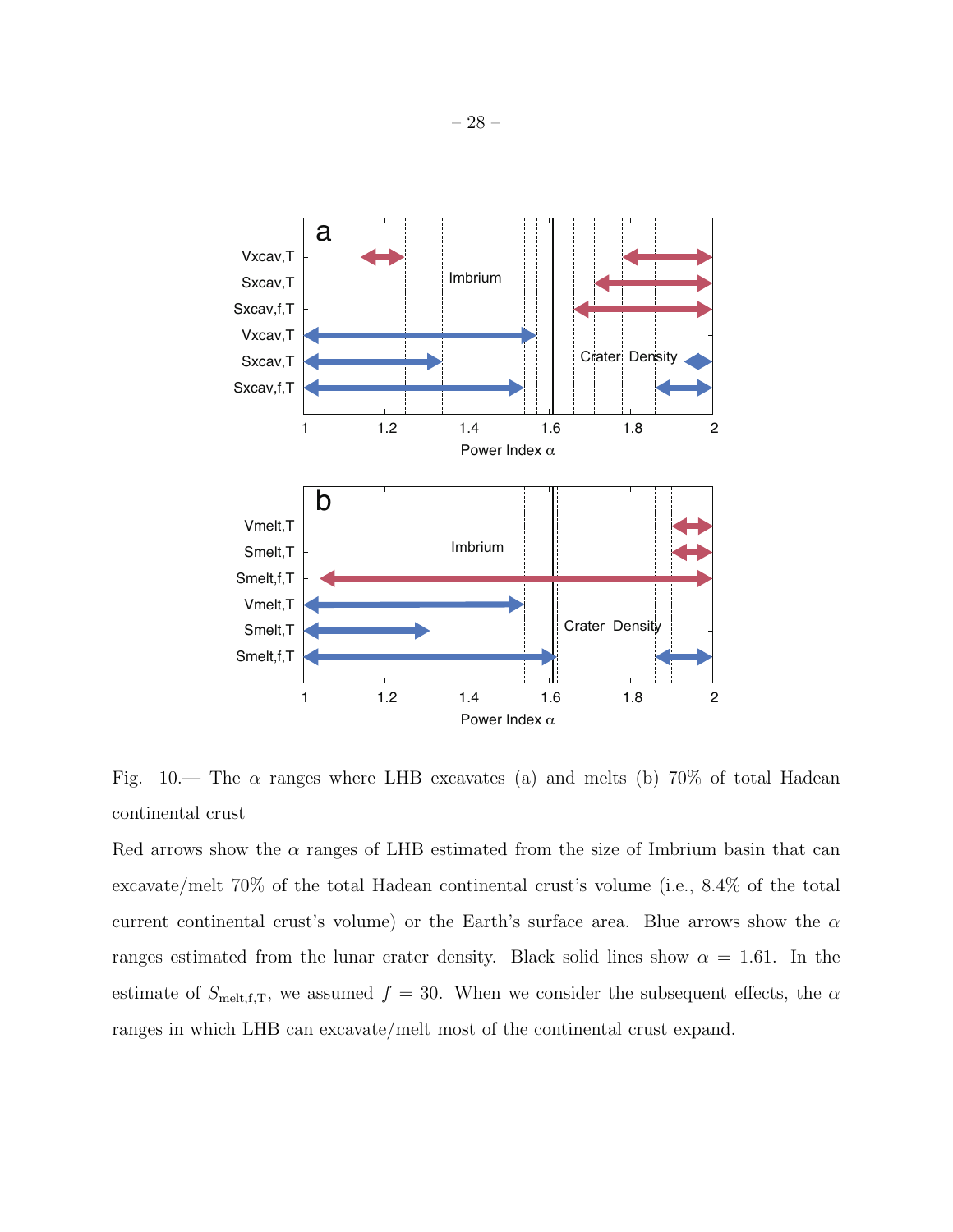## 4.2. Comparison of results to previous works

We compare our results derived from the lunar constraints with previous works with  $\alpha = 1.61$ . In Table [3,](#page-29-0) we summarized SFDs and the excavation/melting volumes and areas of our calculations, [Abramov et al. \(2013](#page-36-2)) and [Marchi et al. \(2014](#page-38-2)). Without the subsequent effects, both our calculation and [Abramov et al. \(2013](#page-36-2)) show that a few crusts are excavated/melted by LHB. Not considering crater overlapping, the total melting area including the area covered by melts,  $S_{\text{melt},f,T}$ , is over 90%. This estimate is consistent with that of [Marchi et al. \(2014\)](#page-38-2). However, if we take into account crater overlapping, the coverage is reduced to 60-74%.

Note that while we analytically estimated the values of LHB effects at the case of highest probability, [Marchi et al. \(2014](#page-38-2)) adopted Monte Carlo simulations so that their results have a "stochastic" nature. To roughly take into account the stochastic nature in our calculations, we have the maximum mass fluctuate by a value from  $1/e$  to e because the fluctuation of maximum mass impact has a large contribution to results. Figure [11](#page-30-0) shows the total melting area including the area covered by melts for  $M_T = 2 \times 10^{23}$  g. When  $\alpha$ is small, the fluctuation affects the melting rate significantly because the contribution from the maximum mass is larger for smaller  $\alpha$ .

#### 4.3. Validity of assumptions and models

<span id="page-28-0"></span>Here we discuss the validity of the assumptions we adopt. First, we did not consider the geothermal heat. We obtained  $V_{\text{melt}}$ , that is consistent with the analytical shock-heating model used in [Abramov et al. \(2013\)](#page-36-2), where the target has no geothermal gradient and the initial temperature is homogenized to be  $0^{\circ}$ C. Because geothermal heat increases the melting volume,  $V_{\text{melt}}$  that we have obtained could be an underestimate. If the Hadean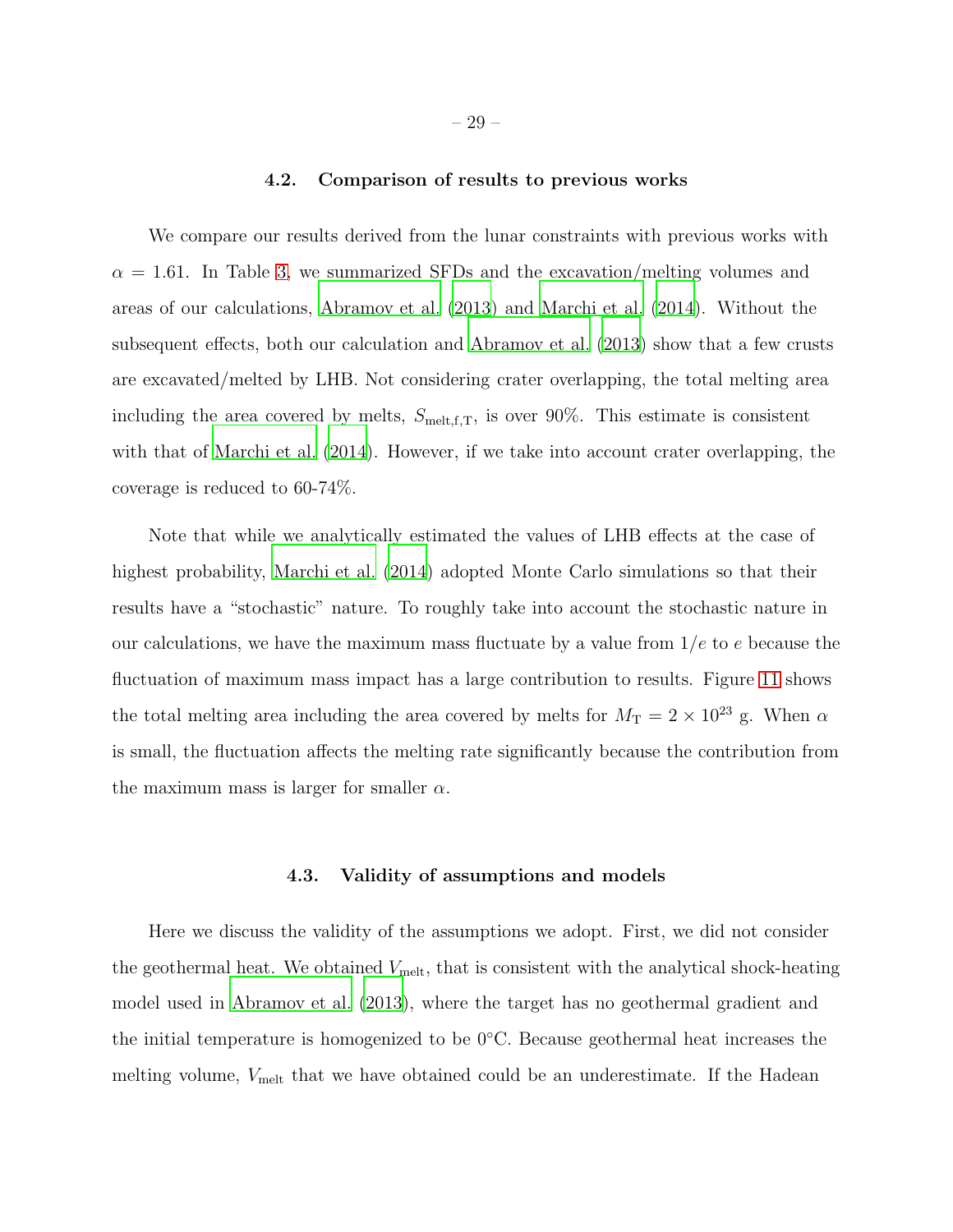<span id="page-29-0"></span>

|                                      | Our work             | Abramov et al. $(2013)$             | Marchi et al. $(2014)$      |
|--------------------------------------|----------------------|-------------------------------------|-----------------------------|
| <b>SFD</b>                           | $\alpha = 1.61$      | $MBA^a$                             | $MBA^a$                     |
| $v$ [km/s]                           | 21                   | 20                                  | 25                          |
| $\rho_i$ [g/cm <sup>3</sup> ]        | $2.6\,$              | $2.7\,$                             | $3.314\,$                   |
| $\rho_{\rm t}$ [g/cm <sup>3</sup> ]  | $2.7\,$              | 2.7                                 | "granite"                   |
| $\mu_{\rm e}$ [g]                    | $10^{11.5}$          | $1.41 \times 10^{15b}$              | $5.86\times10^{18\text{c}}$ |
| $T_{\rm surf}$ [C°]                  | $\theta$             | $20\,$                              | 20                          |
| $dT/dz$ [C $\%$ km]                  | $\overline{0}$       | 12, 70                              | 11.25                       |
| $h$ [km]                             | $30\,$               |                                     | $30\,$                      |
| $M_T$ [g]                            | $2.2 \times 10^{23}$ | $2\times10^{23}$                    |                             |
| $V_{\text{xcav,T}}$ (%) <sup>d</sup> | 3.6                  | $\sim7^{\circ}$                     |                             |
| $V_{\text{melt},T}$                  | 2.7                  | ${\sim}2.1\text{-}3.6^{\mathrm{f}}$ |                             |
| $S_{\text{xcav,T}}$ (%) <sup>g</sup> | $20\,$               | ${\sim}25$                          |                             |
| $S_{\rm melt,T}$                     | 2.2                  | $\sim\!\!5\text{-}10$               |                             |
| $S_{\text{xcav,f,T}}$                | $51\,$               |                                     |                             |
| $S_{\text{melt,f,T}}$                | 60-74                |                                     |                             |
| $S_{\text{melt,f,T}}^{\text{h}}$     | 92-130               |                                     | 70-100                      |

Table 3: Comparison between our work and previous works

 ${}^a{\rm Main}$  belt asteroids' SFD

 ${}^b L {=} 1 {\rm km}$ 

 $c_{L=15km}$ 

 ${}^d\mathrm{Percent}$  of the total current continental crust's volume

<sup>e</sup>"Impact ejecta covered the entire surface of the LHB-era Earth to a depth close to 1 km."

<sup>f</sup> "∼1.5–2.5 vol.% of the upper 20km of Earth's crust was melted in the LHB."

 ${}^g\rm{Percent}$  of the Earth's surface area

 $h$ Not considering crater ovarlapping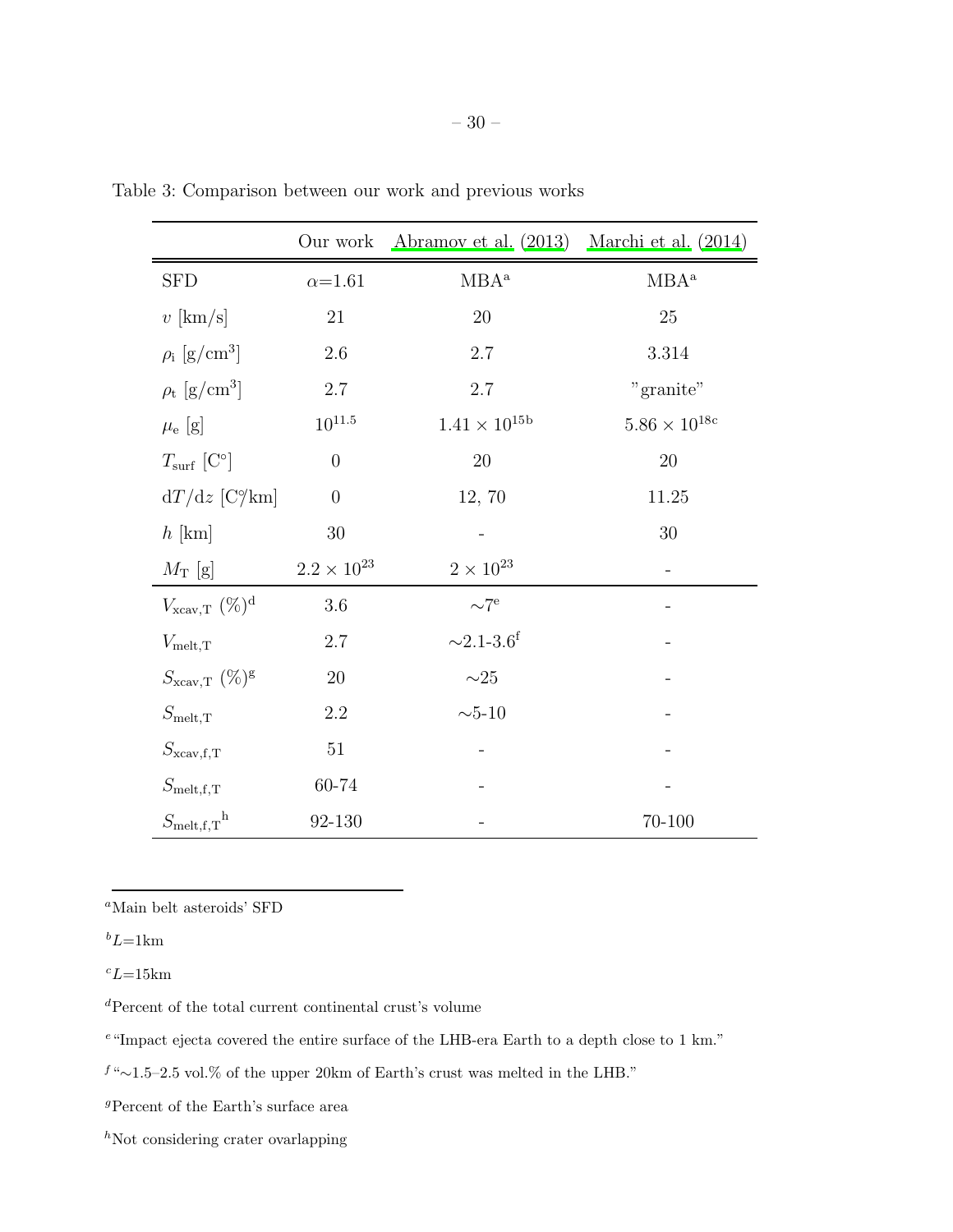

<span id="page-30-0"></span>Fig. 11.— Total melting areas in a stochastic scenario with fixed total impactors' mass Blue and green dashed curves show the total melting areas including the area covered by melts when the maximum masses are  $1/e$  and e times as heavy as the previous maximum mass,  $m_{\text{e,max}}$ , respectively. Red solid curve shows our analytical estimate of the case with highest possibility. We did not consider the cut off of the SFD by the mass of Ceres.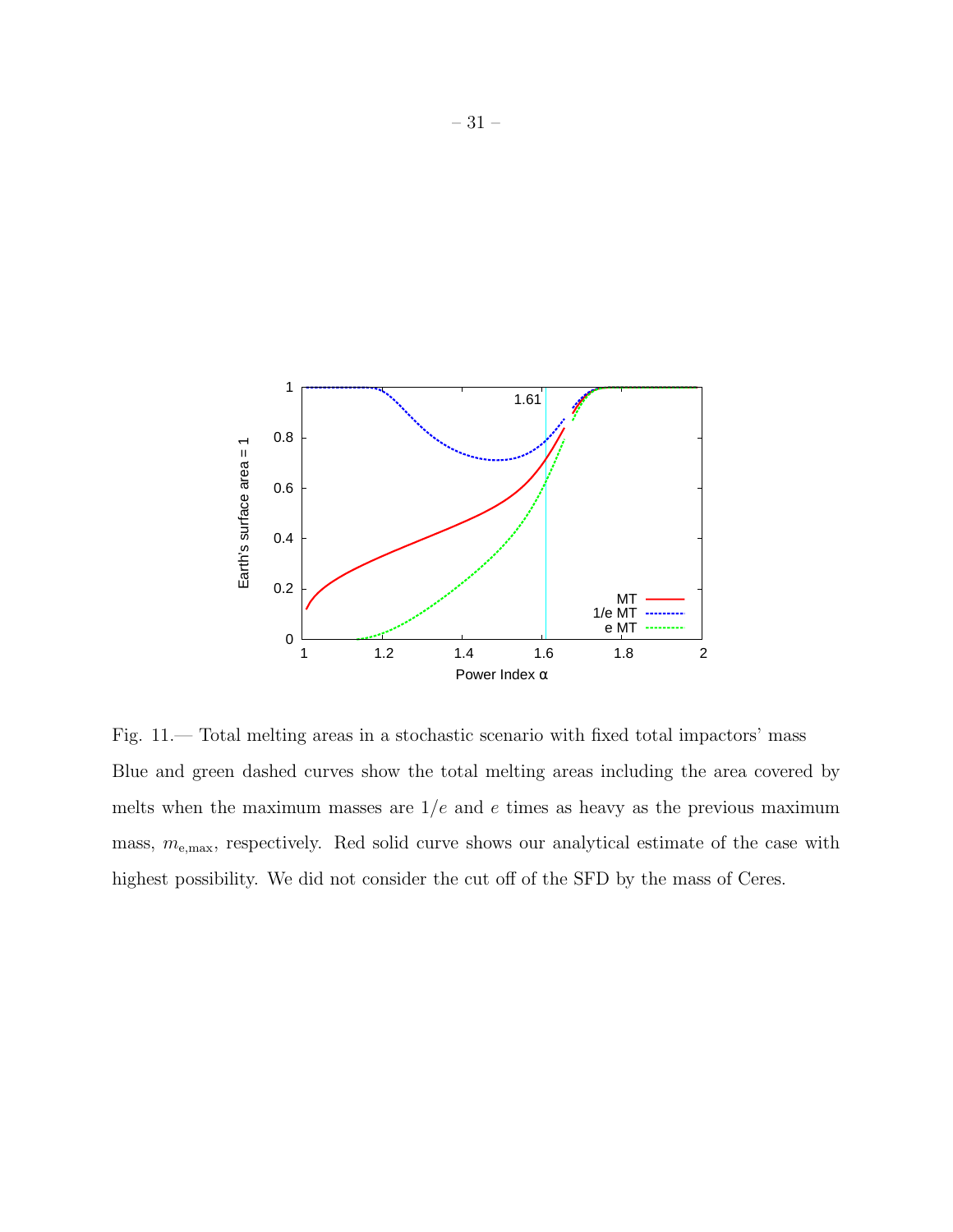Earth had a higher geothermal gradient than that of the present Earth, the melting volume could increase by a factor of two or three at most [\(Abramov et al. 2013](#page-36-2)). On the other hand, the subsequent melting includes the gradient's effect. However, [Marchi et al. \(2014](#page-38-2)) claimed that if the Hadean mantle potential temperature was higher or the lithosphere was thinner than today, the melting volume may increase by 50–75%.

Second, our estimates of the minimum impactor mass may be overestimated because the Hadean atmosphere may have had higher pressure than the current atmosphere. The minimum diameter  $L_{\text{min}}$  can be shown analytically as

$$
L_{\min} = 0.15 \frac{P_{\text{surf}}}{\rho_{\text{i}} g_{\text{surf}} \sin \theta},\tag{33}
$$

where  $P_{\text{surf}}$  and  $g_{\text{surf}}$  are, respectively, the atmospheric pressure at the surface and the acceleration of gravity [\(Melosh 1989\)](#page-38-7). In this case, our estimates of the particular excavation/melting areas decrease when  $\alpha$  is large (Fig. [12\)](#page-32-0).

Third, our estimate assumes impactors' density,  $\rho_i$ , of 2.6 g/cm<sup>3</sup> and velocity, v, of 21 km/s during LHB, and these values imply that the impactors were asteroids. However, some previous works claimed that the source of LHB impacts were comets or icy planetesimals (e.g., [Levison et al. 2001;](#page-38-4) [Jørgensen et al. 2009\)](#page-37-8). In these cases, the impactor's density should be changed to  $\rho_i \sim 1$  g/cm<sup>3</sup> and the velocity to  $v \sim 30$  km/s. However, this change would not affect the results significantly. According to Table [1,](#page-12-0)  $V_{\text{xcav}} \propto \rho_{\text{i}}^{0.22} v^{1.3} m^{0.78}, S_{\text{xcav}} \propto \rho_{\text{i}}^{0.44/3}$  $v^{0.44/3}v^{0.88}m^{0.52}$ ,  $S_{\text{xcav,f}} \propto \rho_{\text{i}}^{0.17}v^{1.0}m^{0.61}$ ,  $V_{\text{melt}} \propto v^{1.68}m$  and  $S_{\text{melt}} \propto v^{1.12} m^{2/3}$ , so these effects should increase by only  $(1.0/2.6)^{0.22+0.78} \times (30/21)^{1.3}$ 0.61,  $(1.0/2.6)^{0.44/3+0.52} \times (30/21)^{0.88} = 0.72, (1.0/2.6)^{0.17+0.61} \times (30/21)^{1.0} = 0.68$  $(30/21)^{1.68} \times (1.0/2.6) = 0.70$  and  $(30/21)^{1.12} \times (1.0/2.6)^{2/3} = 0.79$  times, respectively.  $S_{\text{melt,f}}$  does not depend on  $\rho_i$  and v. If the effect is regulated by the impactor's kinetic energy, f should be multiplied  $(1.0/2.6 \times (30/21)^2)^{(1/3)} = 0.92$  times, and the minimum size impactor that can form the flood melt should be multiplied  $(1.0/2.6 \times (30/21)^2)^{(-1/3)} = 1.1$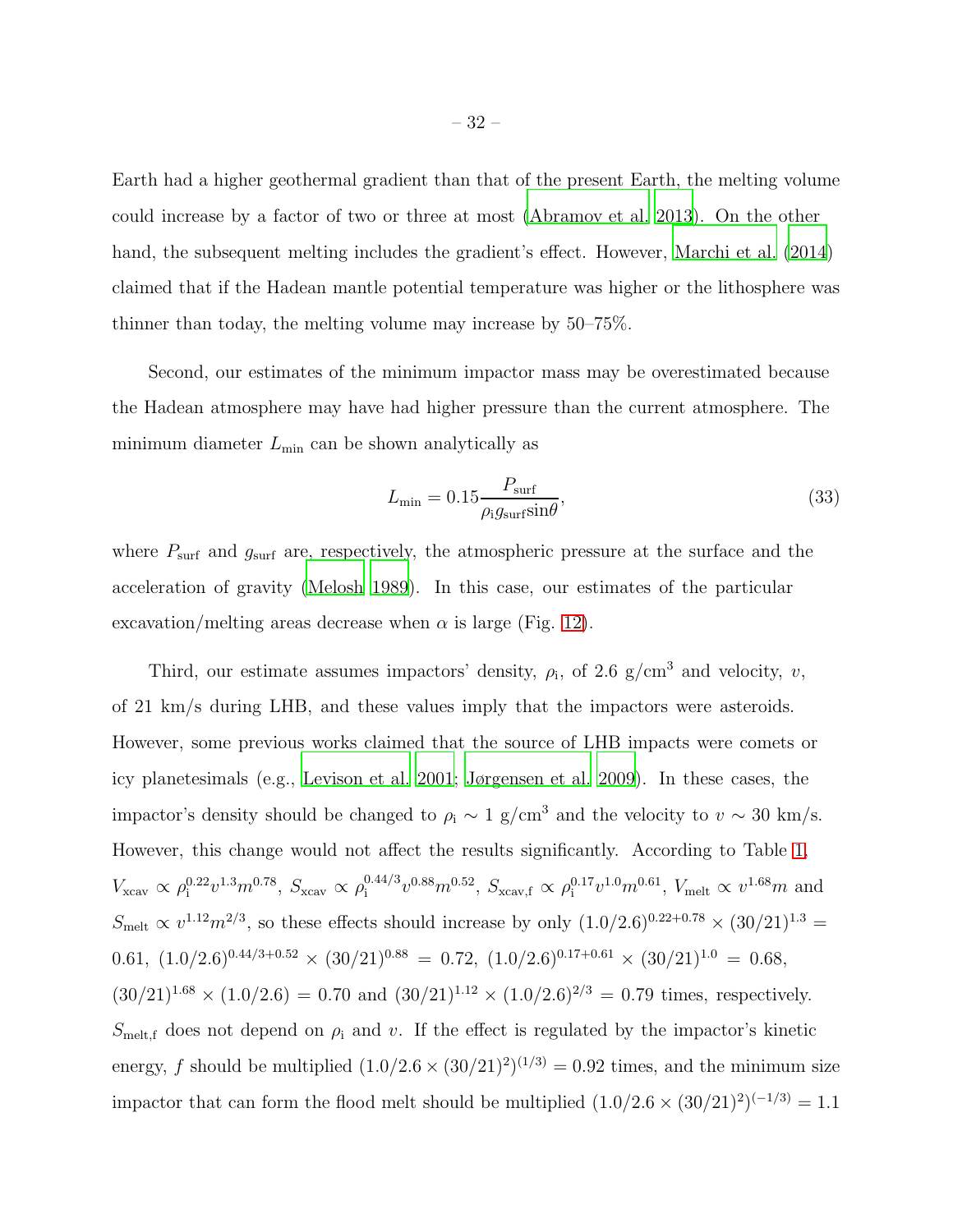

<span id="page-32-0"></span>Fig. 12.— Dependence of the total direct excavation/melting areas on  $\mu_e$  estimated from the lunar crater density

Red, blue and green curves show the total direct excavation/melting areas when  $\mu_e = 10^{10}$ ,  $10^{11.5}$  and  $10^{13}$  g, respectively. Dashed and solid curves show the total direct excavation and melting areas, and blue ones are consistent with the dashed and solid green curves in Fig. [8](#page-24-0) (b), respectively. These estimates are very dependent on the minimum size of the impactor, especially when  $\alpha$  is large.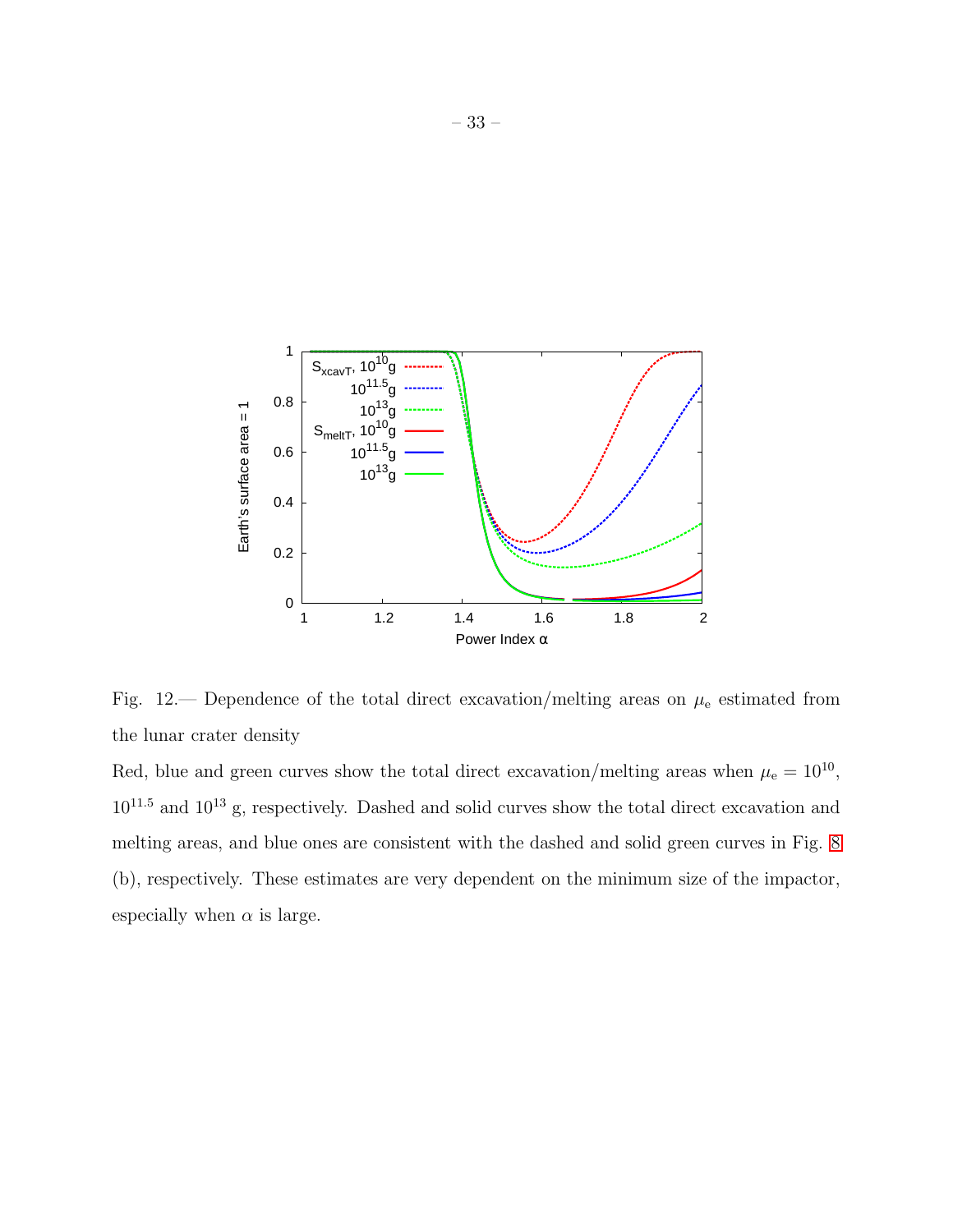times.

Finally, we discuss the effects of pre-LHB impacts. In the sections above, we only estimated the effects of LHB. However, several impacts occurred during the middle of the Hadean eon and much more impacts occurred at the beginning of it. In the first few hundred million years of the Hadean eon, impacts melted (or excavated) Hadean continental crust right after they formed, and the continental crust must not have had time to grow sufficiently.

#### 5. Summary

We have investigated by analytical arguments the possibility for LHB impacts to excavate/melt Hadean continental crust. In order to reveal intrinsic physics, we adopt simple power-law impactors' SFD with various exponents  $\alpha$ , rather than a single detailed SFD. We divided the effects of impactors into two phases, and derived general formulas of excavation/melting volume and area as functions of  $\alpha$  and the impactor's mass multiplied by a factor determined by impact velocity, planetary gravity, bulk density of impactors and the target planet. We estimated the total LHB effects from the total mass of LHB impacts and two types of constraints on the moon, the size of the largest basin during LHB and the small crater density.

With the fixed total LHB mass, the total direct melting area on the Earth's surface is generally regulated by small (large) impacts, for large (small)  $\alpha$ . The estimates from the lunar constraints suggest that LHB can excavate/melt almost all of Hadean continental crust in narrow  $\alpha$  ranges. Estimating from the size of the Imbrium basin, LHB can remove the continental crust only at  $\alpha > 1.7$  (excavation) and  $\alpha > 1.9$  (melting), while estimating from the lunar crater density, only at  $\alpha < 1.3$  (excavation and melt). In contrast, the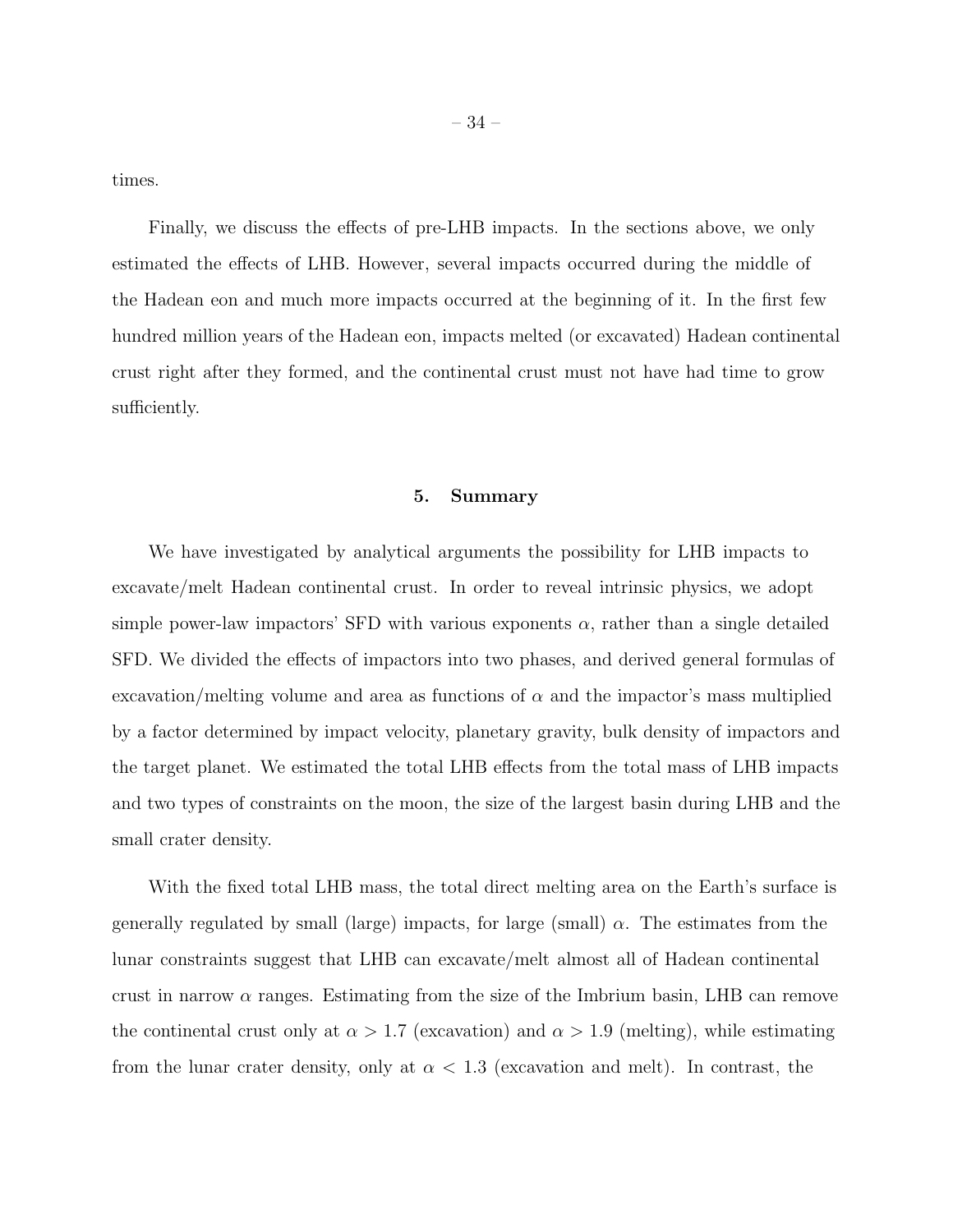subsequent melts which spread on and beyond the final craters can cover over 70% of the Earth's surface in all  $\alpha$  ranges (estimated from the size of the Imbrium basin) or when about  $\alpha < 1.6$  (estimated from the lunar crater density). However, the most likely value of  $\alpha$  is 1.6–1.7. We conclude that LHB impacts would not excavate/melt all of Hadean continental crust directly, but most of the Earth's surface could be covered by melts of subsequent impact effects. It suggests the absence of Hadean rocks could be explained by LHB if the stratigraphic succession has been preserved until today because most of Hadean continental crust is not be exposed on the Earth's surface in this case.

We thank S. Marchi and O. Abramov for very useful comments as reviewers. Their comments helped us improve the paper a lot. We thank S. Maruyama, K. Kurosawa, and H. Sawada for valuable discussions. T. S. was supported by a Grant-in-Aid for Young Scientists (B), JSPS KAKENHI Grant Number 24740120, and Grant-in-Aid for Scientific Research on Innovative Areas Number 2605, MEXT. This research was supported by a grant for JSPS (23103005) Grant-in-aid for Scientific Research on Innovative Areas.

## A. Value of  $\alpha$  that fulfills both lunar constraints

<span id="page-34-0"></span>We calculated the  $\alpha$  value that fulfills both lunar constraints of the size of the Imbrium basin and the lunar crater density. From Table [2,](#page-21-0)

$$
23(\alpha - 1)m_{m,\max}^{\alpha - 1} = 23(\alpha - 1)m_{m,20}^{\alpha - 1}N_{m,20},\tag{A1}
$$

thus

$$
\alpha = 1 + \frac{\ln N_{\text{m},20}}{\ln (m_{\text{m},\text{max}}/m_{\text{m},20})}
$$
  
= 1.61, (A2)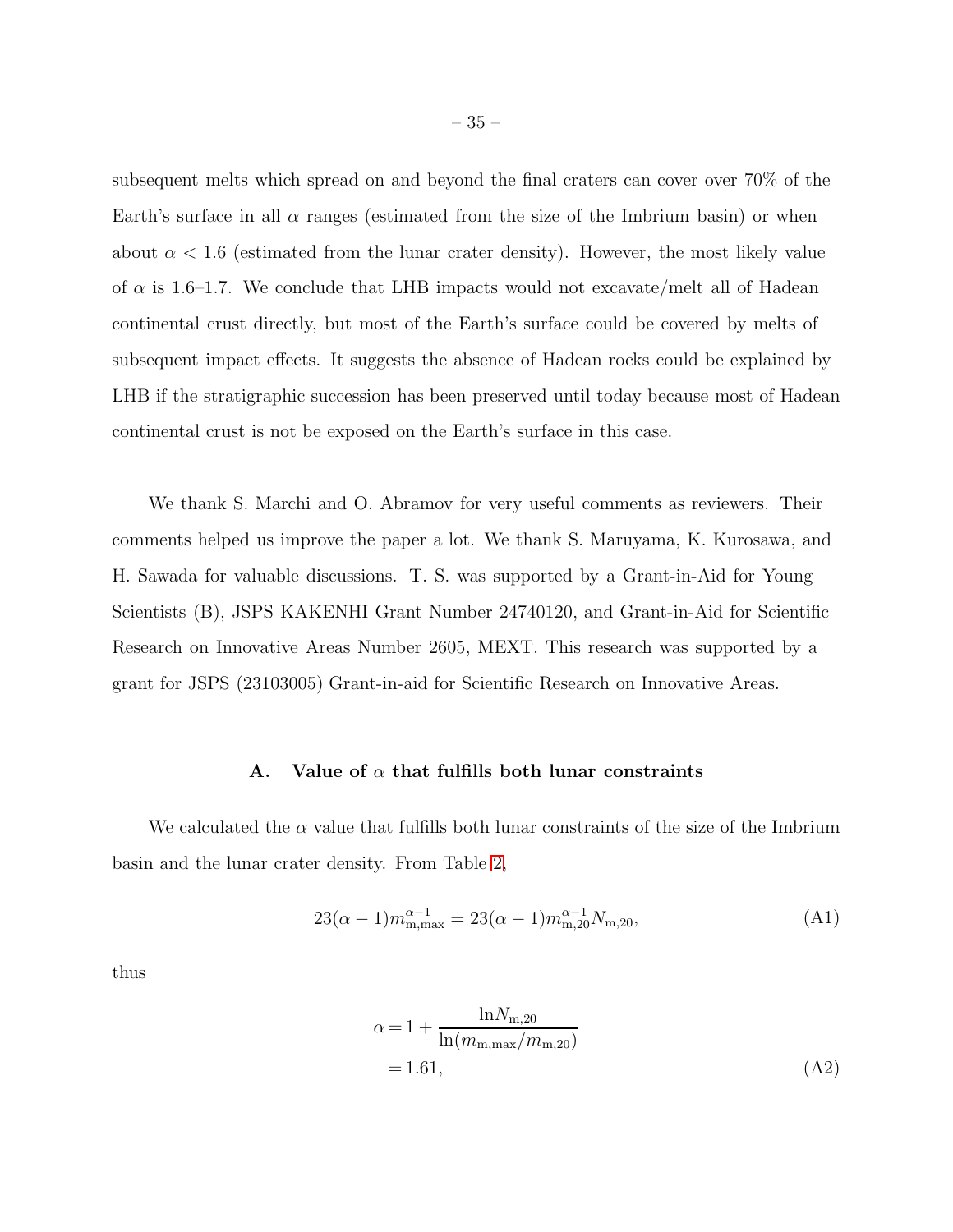where  $N_{\text{m},20} = 3.32 \times 10^3$ ,  $m_{\text{m,max}} = 8.02 \times 10^{20}$  g, and  $m_{\text{m},20} = 1.38 \times 10^{15}$  g (see Section [3.2\)](#page-19-0).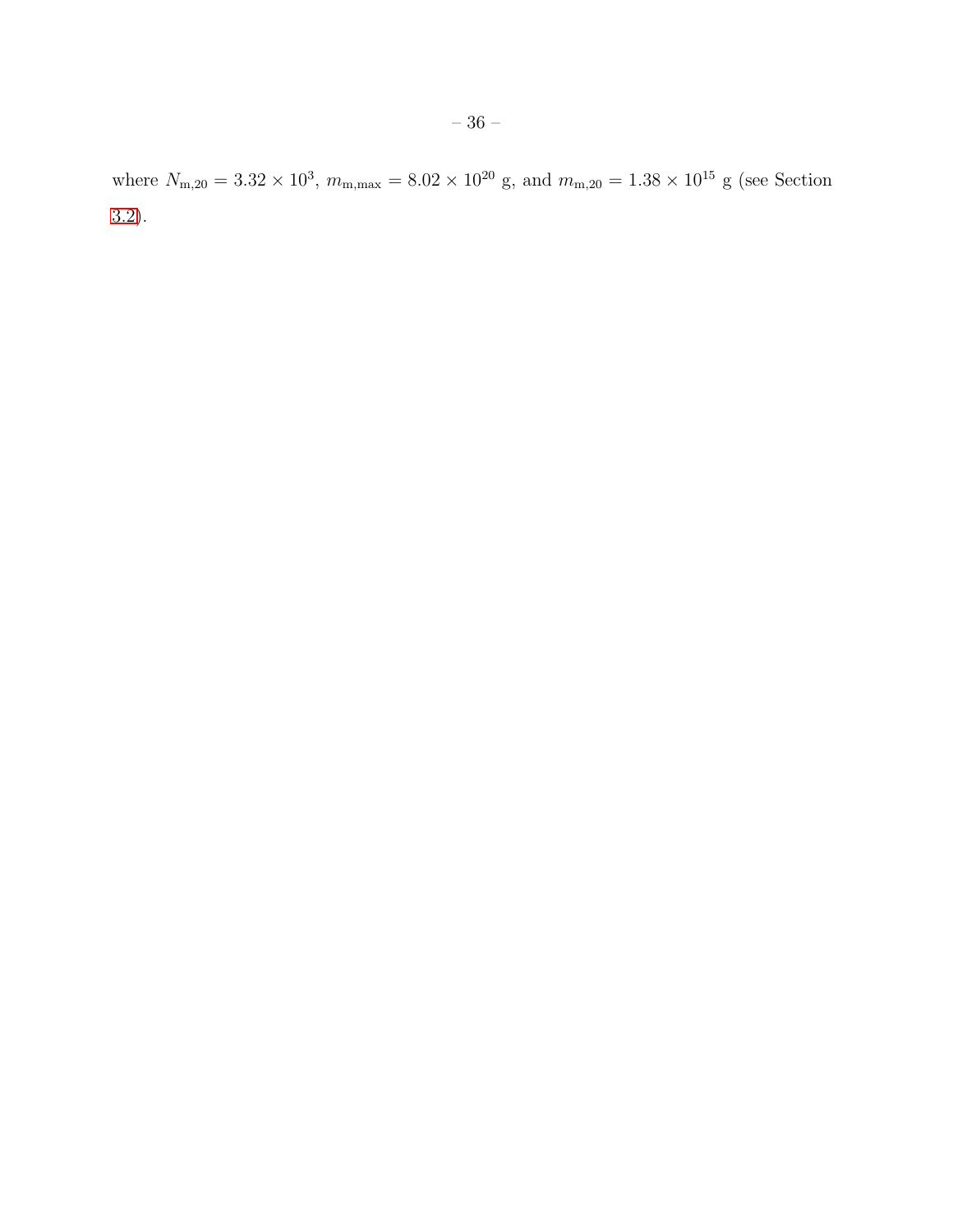# REFERENCES

- <span id="page-36-5"></span>Abramov, O., Wong, S.M., & Kring, D.A., 2012. Differential melt scaling for oblique impacts on terrestrial planets. Icarus, 218, 906-916, doi:10.1016/j.icarus.2011.12.022.
- <span id="page-36-2"></span>Abramov, O., Kring, D.A., & Mojzsis, S.J., 2013. The impact environment of the Hadean Earth. Chemie der Erde 73, 227-248, doi:10.1016/j.chemer.2013.08.004.
- <span id="page-36-3"></span>Bottke, W.F., Durda, D.D., Nesvorný, D., Jedicke, R., Morbidelli, A., Vokrouhlický, D., & Levison, H., 2005. The fossilized size distribution of the main asteroid belt. Icarus 175, 111-140, doi:10.1016/j.icarus.2004.10.026.
- <span id="page-36-1"></span>Bottke, W.F., Vokrouhlický, D., Minton, D.A., Nesvorný, D., Morbidelli, A., Brasser, R., Simonson, B., & Levison, H.F., 2012. An Archaean heavy bombardment produced by a destabilized extension of the asteroid belt. Nature 485, 78-81, doi:10.1038/nature10967.
- <span id="page-36-6"></span>Bland, P. A. & Artemieva, N. A., 2003. Efficient disruption of small asteroids by Earths atmosphere. Nature 424, 288-291, doi:10.1038/nature01757.
- <span id="page-36-7"></span>Cogley, J.G., 1984. Continental margins and the extent and number of the continents. Reviews of Geophysics and Space Physics 22, 101-122, doi:10.1029/RG022i002p00101.
- <span id="page-36-0"></span>Cohen, B.A., Swindle, T. D., & Kring, D.A., 2005. Geochemistry and 40 Ar-39 Ar geochronology of impact-melt clasts in feldspathic lunar meteorites: implications for lunar bombardment history. Meteorit. Planet. Sci. 40, 755, doi:10.1111/j.1945- 5100.2005.tb00978.x.
- <span id="page-36-4"></span>Dohnanyi, J. S., 1969. Collisional model of asteroids and their debris. J. Geophys. Res. 74, 2531-2554, doi:10.1029/JB074i010p02531.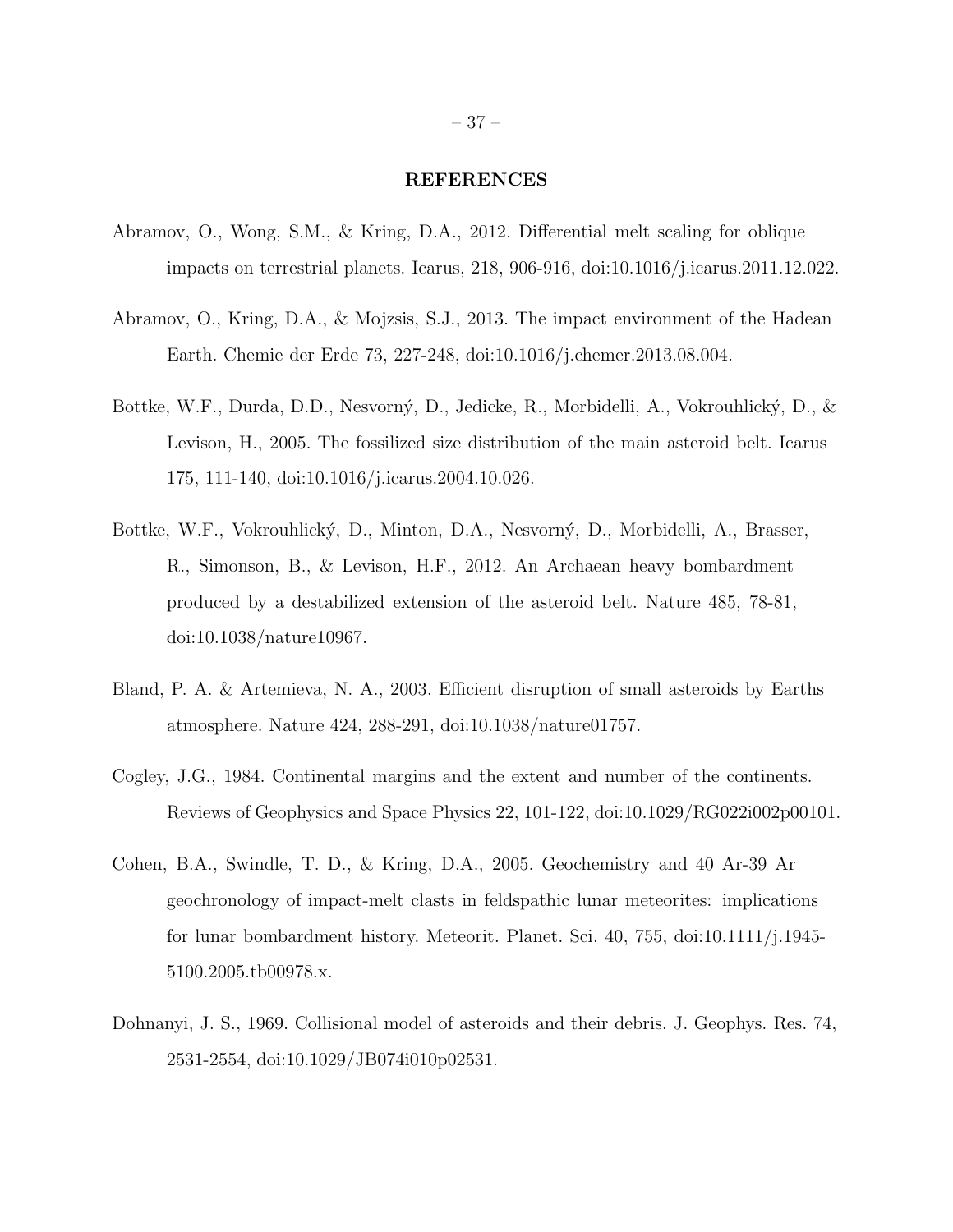- <span id="page-37-3"></span>Frey, H., 1977. Origin of the Earth's ocean basins. Icarus, 32, 235-250, doi:10.1016/0019- 1035(77)90064-1.
- <span id="page-37-4"></span>Frey, H., 1980. Crustal evolution of the early Earth: The role of major impacts. Precambrian Res., 10, 195–216, doi:10.1016/0301-9268(80)90012-1.
- <span id="page-37-2"></span>Gomes, R., Levison, H.F., Tsiganis, K., & Morbidelli, A., 2005. Origin of the cataclysmic Late Heavy Bombardment period of the terrestrial planets. Nature 435, 466-469, doi: 10.1038/nature03676.
- <span id="page-37-5"></span>Grieve, R.A.F., 1980. Impact bombardment and its role in proto-continental growth on the early Earth. Precambrian Res. 10, 217-247.
- <span id="page-37-1"></span>Hartmann, W.K., 2003. Megaregolith evolution and cratering cataclysm modelsLunar cataclysm as a misconception (28 years later). Meteorit. Planet. Sci. 38, 579-593, doi:10.1111/j.1945-5100.2003.tb00028.x.
- <span id="page-37-7"></span>Ito, T., & Malhotra, R., 2006. Dynamical transport of asteroid fragments from the  $\nu$ -6 resonance. Adv. Space Res. 38, 817-825, doi:10.1016/j.asr.2006.06.007.
- <span id="page-37-8"></span>Jørgensen, U.G., Appel, P.W.U., Hatsukawa, Y., Frei, R., Oshima, M., Toh, Y., & Kimura, A., 2009. The Earth-Moon system during the late heavy bombardment period - Geochemical support for impacts dominated by comets. Icarus 204, 368-380, doi:10.1016/j.icarus.2009.07.015.
- <span id="page-37-0"></span>Kawai, K., Tsuchiya, T., Tsuchiya, J., & Maruyama, S., 2009, Lost primordial continents. Gondwana Research 16, 581-586, doi:10.1016/j.gr.2009.05.012.
- <span id="page-37-6"></span>Krasinsky, G.A., Pitjeva, E.V., Vasilyev, M.V., & Yagudina, E.I., 2002, Hidden mass in the asteroid belt. Icarus 158, 98-105, doi:10.1006/icar.2002.6837.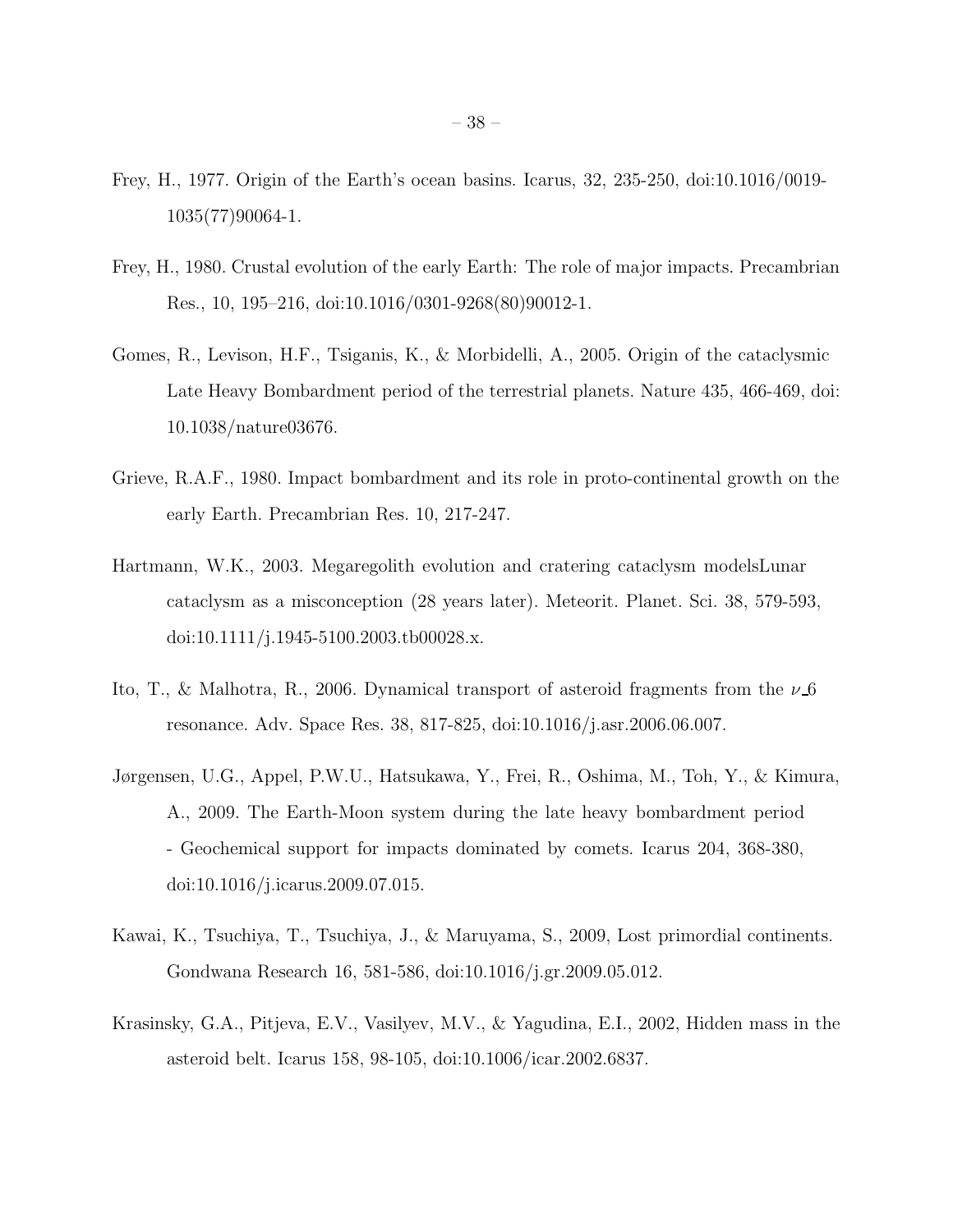- <span id="page-38-4"></span>Levison, H.F., Dones, L., Chapman, C.R., Stern, S.A., Duncan, M.J., & Zahnle, K., 2001. Could the lunar "Late Heavy Bombardment" have been triggered by the formation of Uranus and Neptune? Icarus 151, 286-306, doi:10.1006/icar.2001.6608.
- <span id="page-38-6"></span>Marchi, S., Bottke, W.F., Kring, D.A., Morbidelli, A., & 2012. The onset of the lunar cataclysm as recorded in its ancient crater populations. Earth Planet. Sci. Lett. 325, 27-38, doi:10.1016/j.epsl.2012.01.021.
- <span id="page-38-2"></span>Marchi, S., Bottke, W.F., Elkins-Tanton, L.T., Bierhaus, M., Wuennemann, K., Morbidelli, A., & Kring, D.A., 2014. Widespread mixing and burial of Earth's Hadean crust by asteroid impacts. Nature 511, 578-582, doi:10.1038/nature13539.
- <span id="page-38-5"></span>McCulloch, M.T., & Bennett, V.C., 1994. Progressive growth of the Earth's continental crust and depleted mantle: geochemical traces. Geochimica Cosmochimica Acta 58, 4717-4738, doi:10.1038/nature13539.
- <span id="page-38-7"></span>Melosh, H.J., 1989. Impact Cratering: A Geologic Process. Oxford University Press, Oxford, UK.
- <span id="page-38-0"></span>Morbidelli, A., Marchi, S., Bottke, W.F., & Kring, D.A., 2012. A sawtooth-like timeline for the first billion years of lunar bombardment. Earth Planet. Sci. Lett. 355-356, 144-151, doi:10.1016/j.epsl.2012.07.037.
- <span id="page-38-3"></span>Osinski, G.R., Tornabene, L.L., & Grieve, R.A.F., 2011. Impact ejecta emplacement on terrestrial planets. Earth Planet. Sci. Lett. 310, 167-181, doi:10.1016/j.epsl.2011.08.012.
- <span id="page-38-1"></span>Ryder, G., Koeberl, C., & Mojzsis, S.J., 2000. Heavy Bombardment on the Earth at 3.85 Ga: The Search for Petrographic and Geochemical Evidence. In: Canup, R., Righter, K. (Eds.), Origin of the Earth and Moon. University of Arizona Press, Tucson, 475-492.